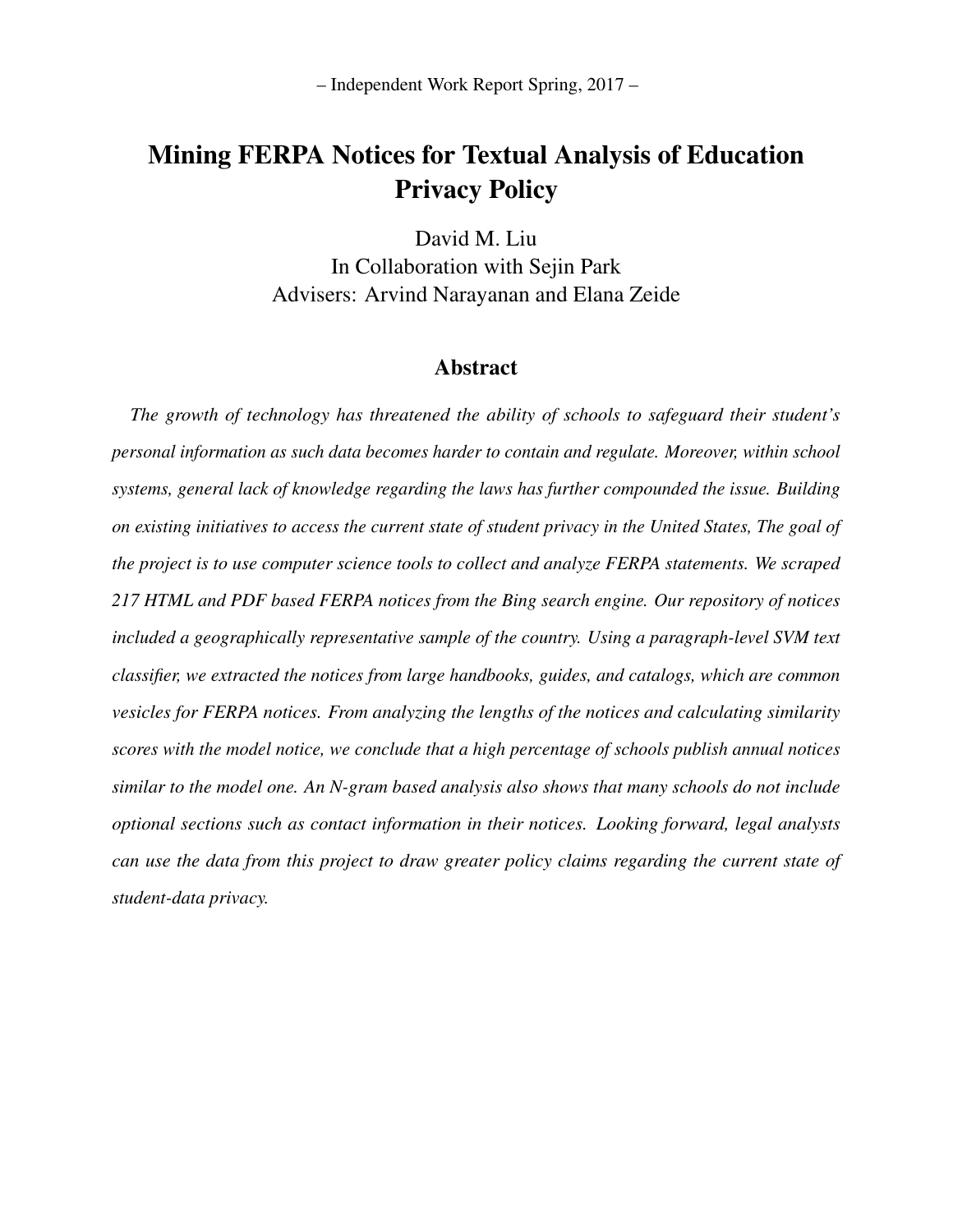# 1. Introduction

#### 1.1. Motivation and Goals

The Family Education Rights and Privacy Act (FERPA) was created in 1974 to protect the privacy rights of students. In the decades since the federal law's inception, the student data privacy landscape has transformed with technology. Today, with the rise of the Internet and third-party education technology vendors, student data are collected and distributed through many more media than the creators could have imagined. As the policies and legalities of education privacy play catch up to the pace of technology, schools have sunk into a disarray of occlusion when it comes to student data management [\[11\]](#page-23-0).

FERPA, however, does require schools to publish an "Annual Notification of Student Rights" document on a yearly basis. These so called FERPA notices are the primary mechanisms by which schools communicate their policies to students and families. With a lack of cohesion and standardization in the student privacy section, it becomes increasingly important for schools to disclose their privacy policies. Yet, on a macro level, there is little understanding among legal scholars regarding the contents of these FERPA notices [\[11\]](#page-23-0). Many in the field of education privacy are keen to discover whether schools are consistent in their definitions of major terms and how they handle sensitive topics such as immigration, among others.

The purpose of this technical study was to amass a holistic collection of FERPA notices from across the country. By compiling a survey of FERPA notices, we provide the resources for legal experts to gage the state of education privacy in America.

#### 1.2. Summary of Results

By scraping a popular search engine in Bing, we were able to collect and clean over 200 FERPA notices from universities across the country. A major accomplishment of this project involved extracting the FERPA notices from larger guides, documents, and catalogs, which are the origins of many FERPA notices. To isolate the FERPA notices, we devised an SVM-based paragraph classifier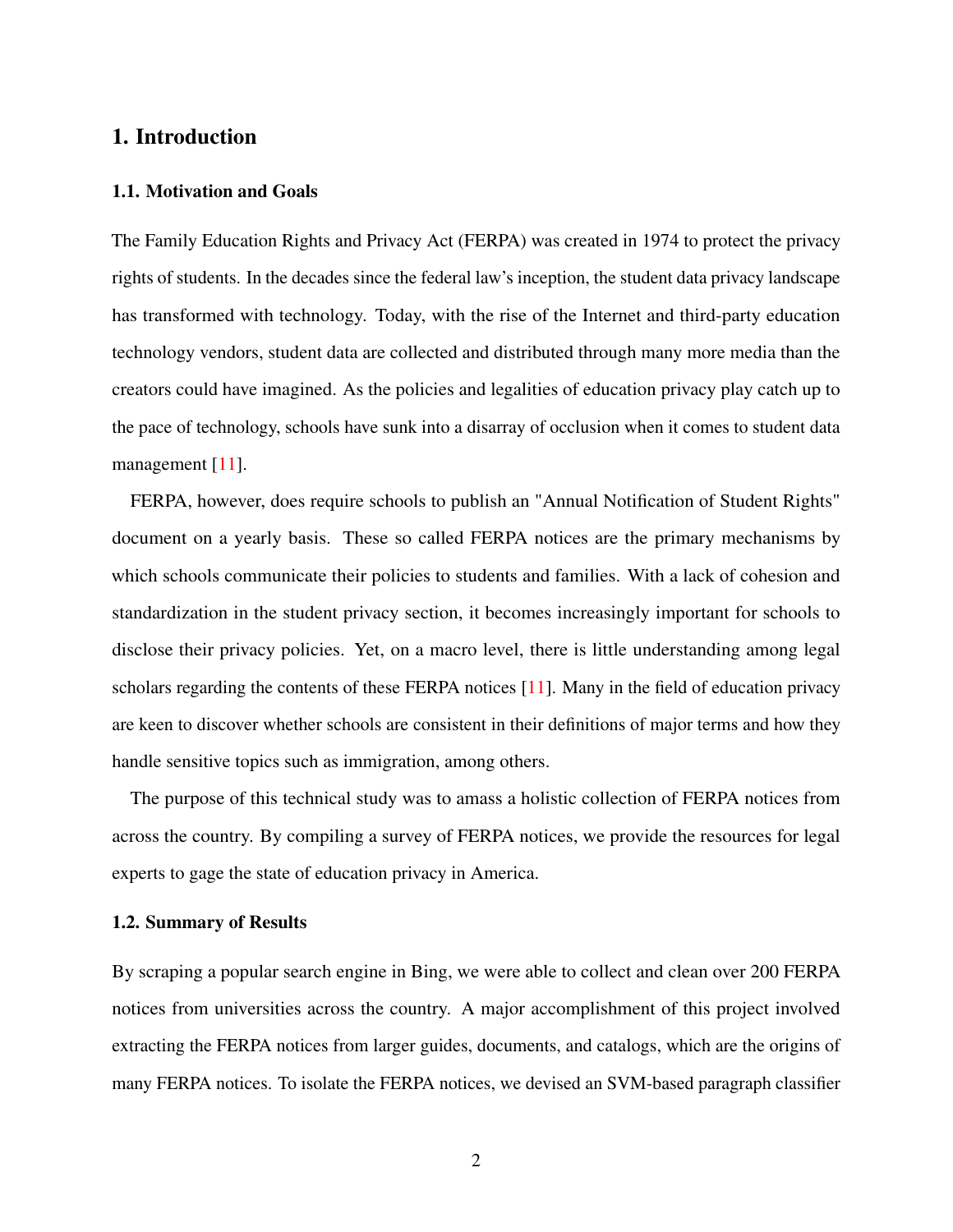which we trained on a set of example FERPA and non-FERPA paragraphs. We represented all of the documents as vectors of term frequencies. PCA analysis showed that the data was separable by label. The classifier passed our testing set with high accuracy (89%). Our analysis of the FERPA notices shows that those collected closely resemble the model FERPA from the Department of Education. We also analyzed the prevalence of specific keywords in the dataset and represented the corpus in a dendrogram to visualize the similarities among the notices. Using our technical analysis and compiled data set, we hope for experts in the field of education privacy to extend our conclusions.

### 2. Problem Background and Related Work

#### 2.1. FERPA and Education Policy Background

The field of education privacy has struggled to keep pace with the rate of technological growth. Many of the core policies centered around protecting student data, including FERPA, were enacted before the modern age of the Internet. As a result, schools have diverged into a disarray of various student-privacy practices, with very little checks for transparency and accountability.

The policies specified in FERPA are no exception to this trend. Under the 1974 law, each school that receives federal funding, including public k-12 schools and universities alike, is required to publish an "Annual Notification of Rights". Because FERPA leaves many of the decisions relating to student privacy practices to the schools themselves, there is little consistency to be expected among the notices [\[11\]](#page-23-0).

In reality, there is little comprehensive knowledge of the contents of these notices. Like studentprivacy itself, there is no existing consensus. The United States Department of Education does provide a model FERPA notice for schools to follow. However, prior studies have not examined to what degree schools follow the model FERPA notice or examined the changes that schools make to the example. Understanding the language and contents of these notices will be very useful for education-privacy legal scholars in the modern age.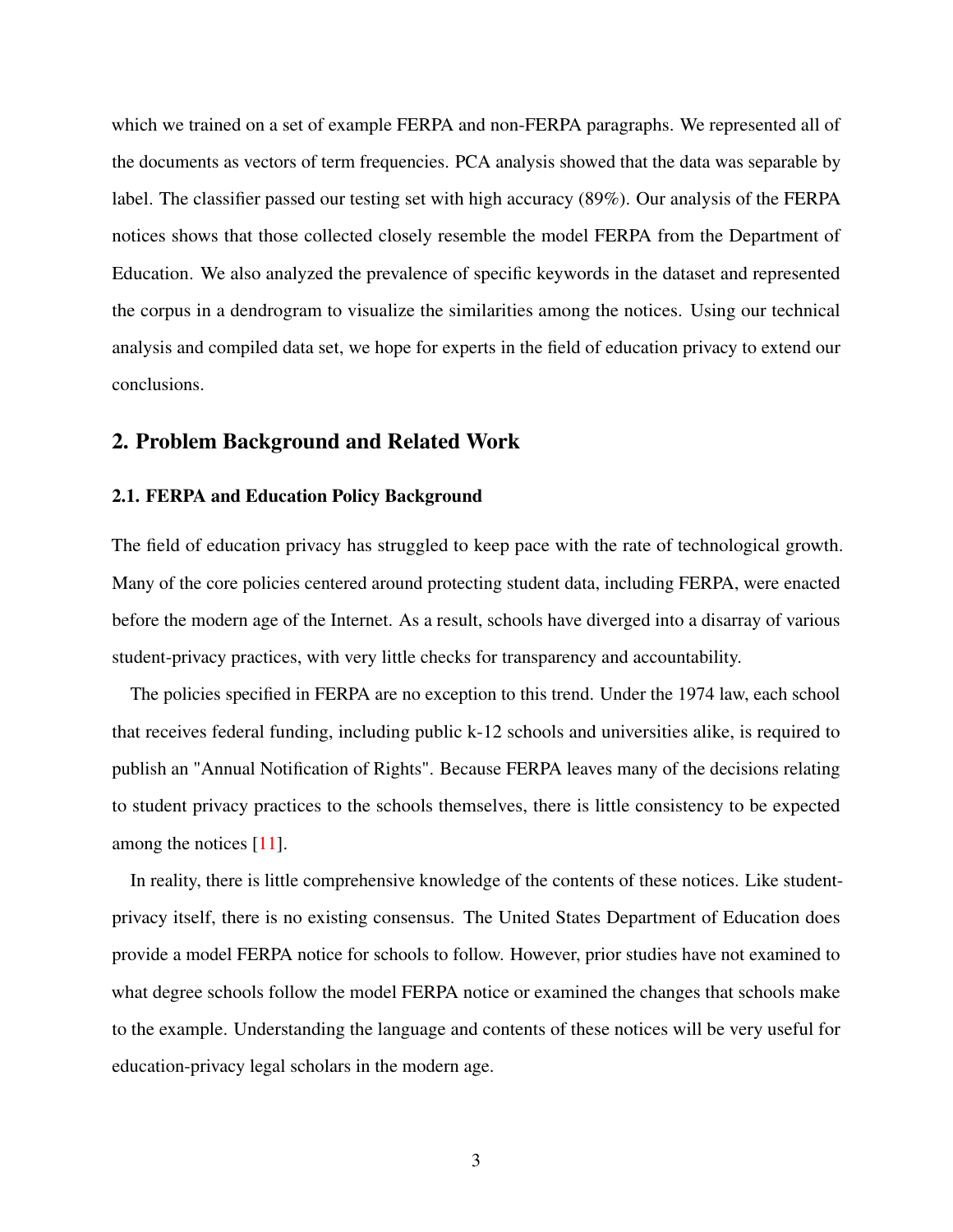#### 2.2. Information Mining of Policy Documents

The primary contribution of this project is a repository of cleaned FERPA notices; yet the project fits into a larger initiative of information retrieval and document collection in the digital age. Previous studies, such as an attempt to scrape the ACM digital library [\[1\]](#page-23-1), have also undergone large-scale querying and subsequent scraping. When document collection is applied to the legal domain, many of the same principles of information retrieval are still relevant and practical. For example, when scraping the ACM library, Bergmark converted the collected PDF documents into a more readable and processable format, a technique used in this study as well [\[1\]](#page-23-1). Other studies aimed at scraping legal documents have place greater focus on providing multilingual results, as in [\[5\]](#page-23-2) and [\[8\]](#page-23-3). Moreover, to the best of our knowledge, this study is the first effort to scrape and collect a representative sample of FERPA notices.

The methodology used in this project relates closely to that used in standard coverage testing of search engines. Dasdan et al. framed the coverage testing problem as such: given a sample document, such as a model FERPA notice, query a search engine for copies of the sample or near duplicates and evaluate the similarities [\[4\]](#page-23-4). The procedure for coverage testing begins with generating a query signature from the original document, with the goal of extracting representative terms from the source document. Dasdan et al. then queried the search engine with the signature and scraped the results, similar to our approach. The results were then compared with the source document and evaluated by similarity metrics.

Previous studies have measured the coverage extent of Bing, our search engine of choice. Lewandowski tested Bing's retrieval effectiveness by querying the search engine for 1,000 informational searches [\[7\]](#page-23-5). Each search had a list of correct, or expected results. These searches were termed informational because they sought specific documents and topics. The results show that Bing performed with 79.3% accuracy. The results from Lewandowski study place the extent of our data collection in context and help us to understand the limits of information retrieval on search engines.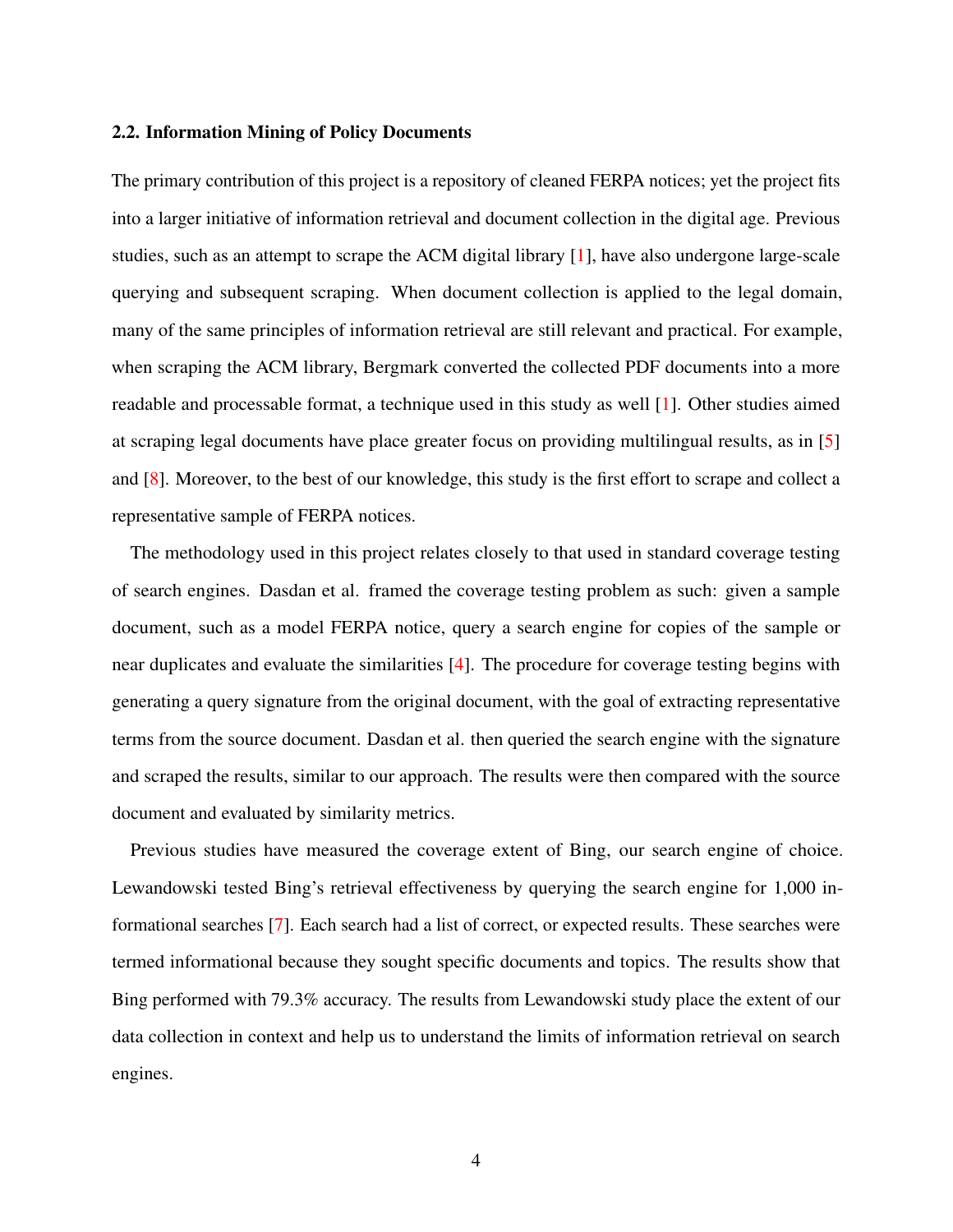#### 2.3. Automated Analysis of Policy

Prior work in the field of privacy policy technical analysis has centered around summarization and categorization, with the goal of consolidating long, verbose policy corpra into digestible segments. Back in 2006, IBM researcher Carolyn Brodie, et. al. created a document processing tool specifically designed to parse privacy policy documents [\[2\]](#page-23-6). The goal of IBM's research was to simplify overly complex and verbose organizational privacy statements, a common trend in the field of policy. Additionally, machine learning has even been applied to privacy documents. Research conducted at DePaul University by Tomuro, Lytinen, and Hornsburg successfully implemented classification on privacy-policy text [\[9\]](#page-23-7). The group created a tool to classify each sentence of an input policy into any of five major categories of sentences. At the same time, the categorization study reminds us that text classificatioin techniques are stil in need of improvement; in the case of Tomuro, the group was only able to successfully classify three in every four sentences. Nevertheless, the research from Tomuro and Brodie confirms the necessity of parsing privacy policies through computational techniques.

Similar to Tomuro, this project also developed a text classification system. The goal of the classifier in this project was to identify FERPA paragraphs from non-FERPA paragarphs. As with Tomuro, classification implied a need to vectorize the textual data into a numerical form. We based our vectorization technique on a study conducted by Conrad et. al, which also applied language processing tools to legal data. The components in Conrad's vector were term frequency counts. More formally, we define the vector representation of a paragraph  $\langle V \rangle$  as:

$$
\langle V \rangle = \langle v_1, \dots, v_n \rangle |v_i = count(w_i)
$$

Where  $w_i$  is the *i*<sup>th</sup> word in the vocabulary and *count*( $w_i$ ) is the frequency of the word in the paragraph. While Tomuro classified sentences, for segmenting documents, prior studies have shown that paragraphs are appropriate units of text for classification [\[10\]](#page-23-8). In terms of performing the classification itself, we utilized Scikit-Learn's SVM classifier <sup>[1](#page-4-0)</sup>. The basis of Support Vector

<span id="page-4-0"></span><sup>1</sup>http://scikit-learn.org/stable/modules/svm.html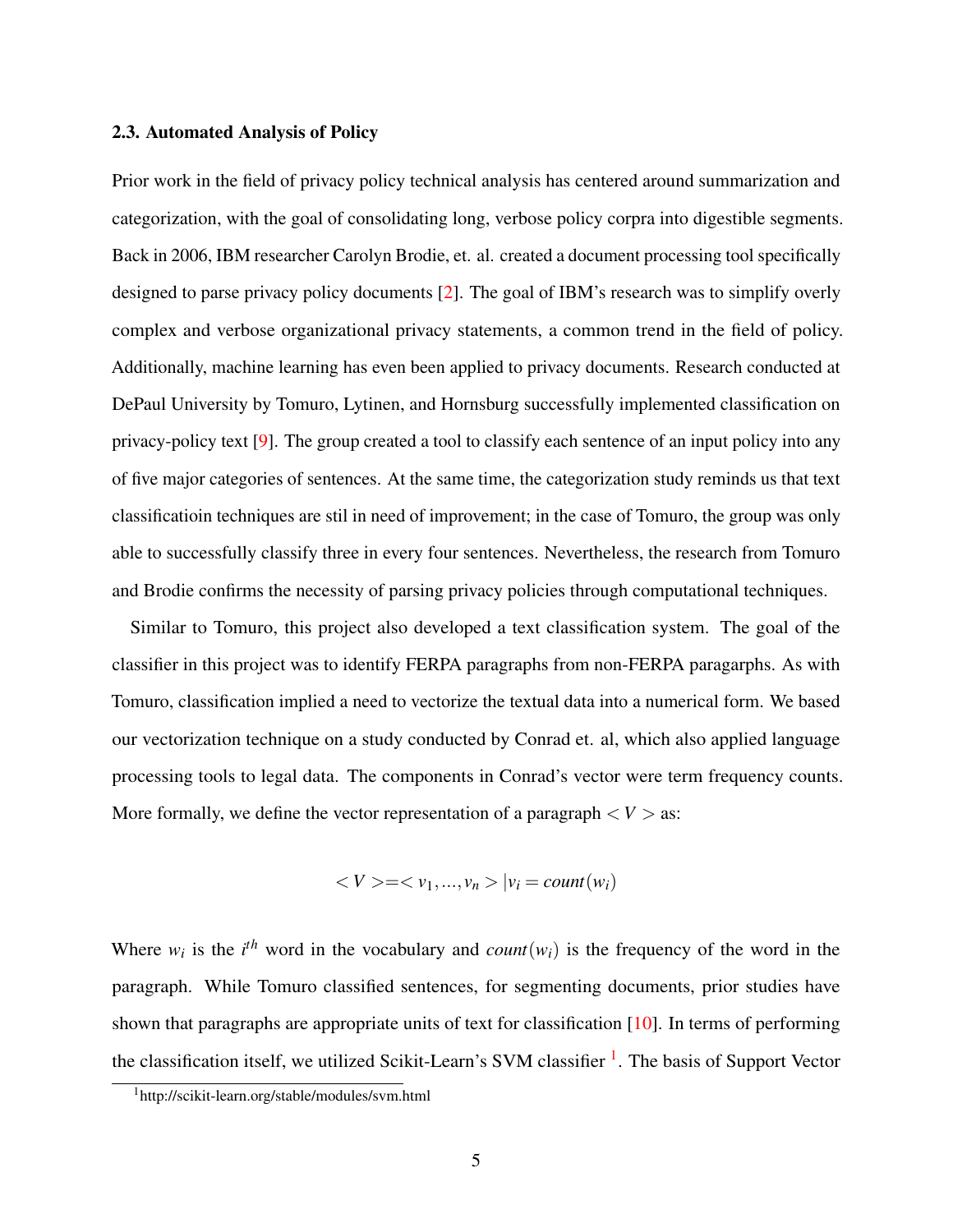Machines (SVM) is to identify geometric boundaries that best divide the data. SVM-based classifiers are used in contrast to Naive Bayes classifiers.

Building on vectorization, many prior studies have used the numerical representations to perform clustering analysis on the entire corpus of text. Iwayama and Tokunaga introduced the technique of probabilistic clustering of documents and visualization via dendogram [\[6\]](#page-23-9), which we have extended to our project. Dendogram analysis provides an intuitive method for capturing the macro clustering in a textual dataset, such as FERPA notices.

### 3. Approach

#### 3.1. Defining the Scope of Data Collection

Early in the project, we decided to restrict ourselves to collecting FERPA notices just for colleges and universities. In an unrealistic, ideal world, we would collect FERPA notices for all educational institutions, regardless of education level. However, to evaluate the extent of our data collection, we need to clearly delineate the scope of notices sought. We began the project collecting FERPA notices for K-12 schools, but quickly realized the dataset was not well-defined. In certain states, there was a FERPA notice per school district, while in other states FERPA notices were organized by locality or county. Furthermore, even our preliminary searches revealed that colleges and universities were more diligent in maintaining up-to-date FERPA notices.

Collecting FERPA notices for colleges and universities also afforded a few practical advantages, which will be elaborated upon in the implementation section, below. First, every site scraped had a ".edu" domain, decreasing the likelihood of false positives in our search results. For the K-12 schools, we came across a much wide range of sites, many of which did not contain FERPA notices. Secondly, the Department of Education maintains two versions of FERPA's, one for K-12 and a second, slightly different version for post-secondary institutions. Focusing on colleges and universities allowed us to simply analyze one of the two versions. This design choice becomes extremely relevant when we compare FERPA notices later in the project.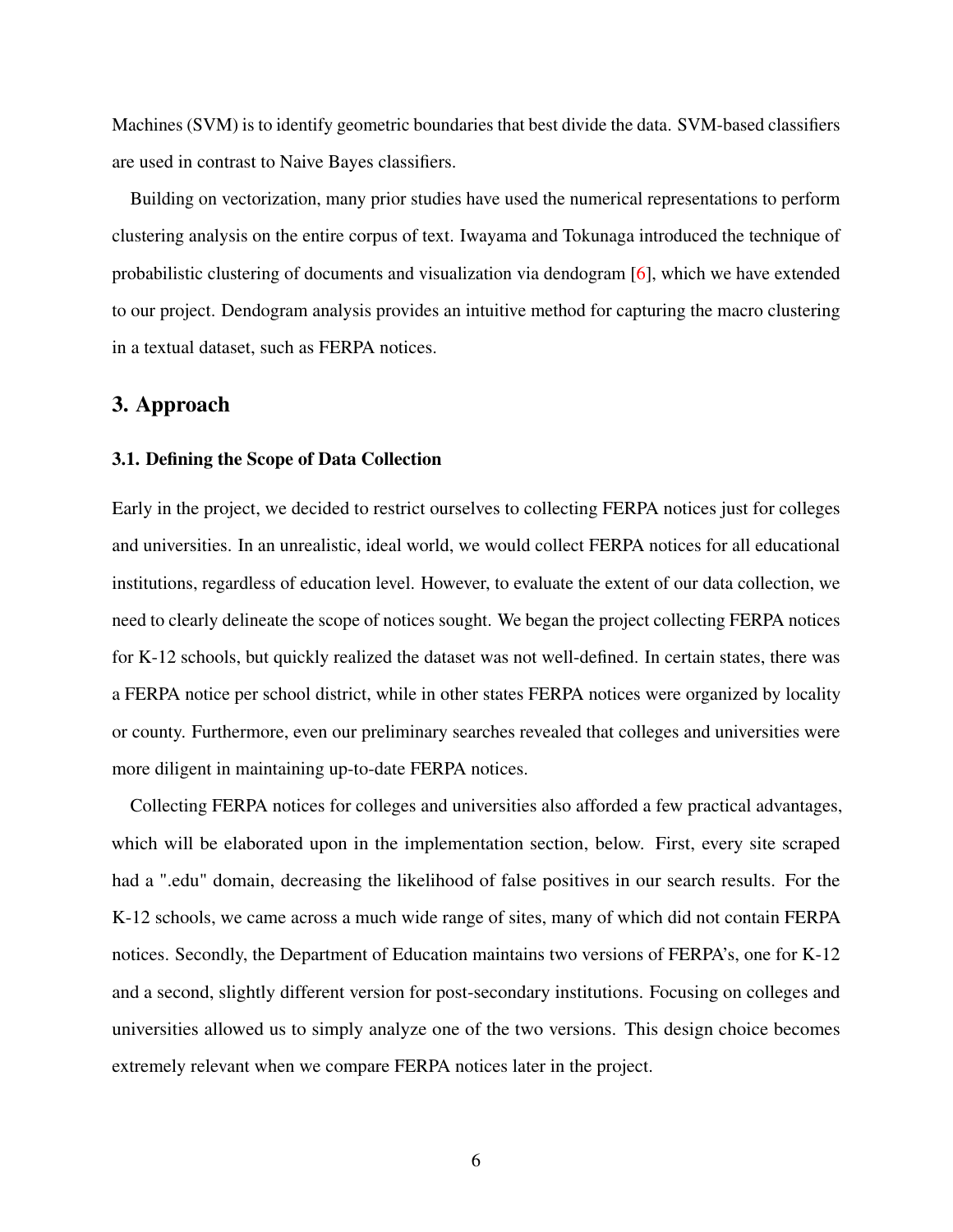### 3.2. Data Collection Pipeline

<span id="page-6-0"></span>Similar to most information retrieval pipelines, our project followed a three step process of raw data collection, followed by cleaning and then analysis, as illustrated in Figure [1](#page-6-0) below. As soon as we began data collection, we realized that online FERPA notices are generally stored on a webpage (HTML) or PDF document. In terms of information retrieval, we created two separate data collection



**Figure 1: We began with a set of PDF-based FERPA notices. This project focused on cleaning the original dataset while a parallel project scraped HTML-based projects. We then combined the two datasets into a single repository and performed a joint analysis.**

pipelines, one for the HTML FERPA notices and a second for the PDF notices. This division was necessary because each format required its own scraping and cleaning specifications. We were able to execute both pipelines in a parallel, and of course, at the conclusion of data collection, we combined notices from both formats into a single repository. This project focused primarily on collecting PDF FERPA notices - the details of which are introduced below and continued in the Implementation section.

3.2.1. PDF scraping Compared to HTML-based documents, PDFs offered several advantages in terms of data collection. First, the entirety of the document is stored in a single file and can be easily downloaded onto a local machine. Additionally, PDFs of legal policies generally contain fewer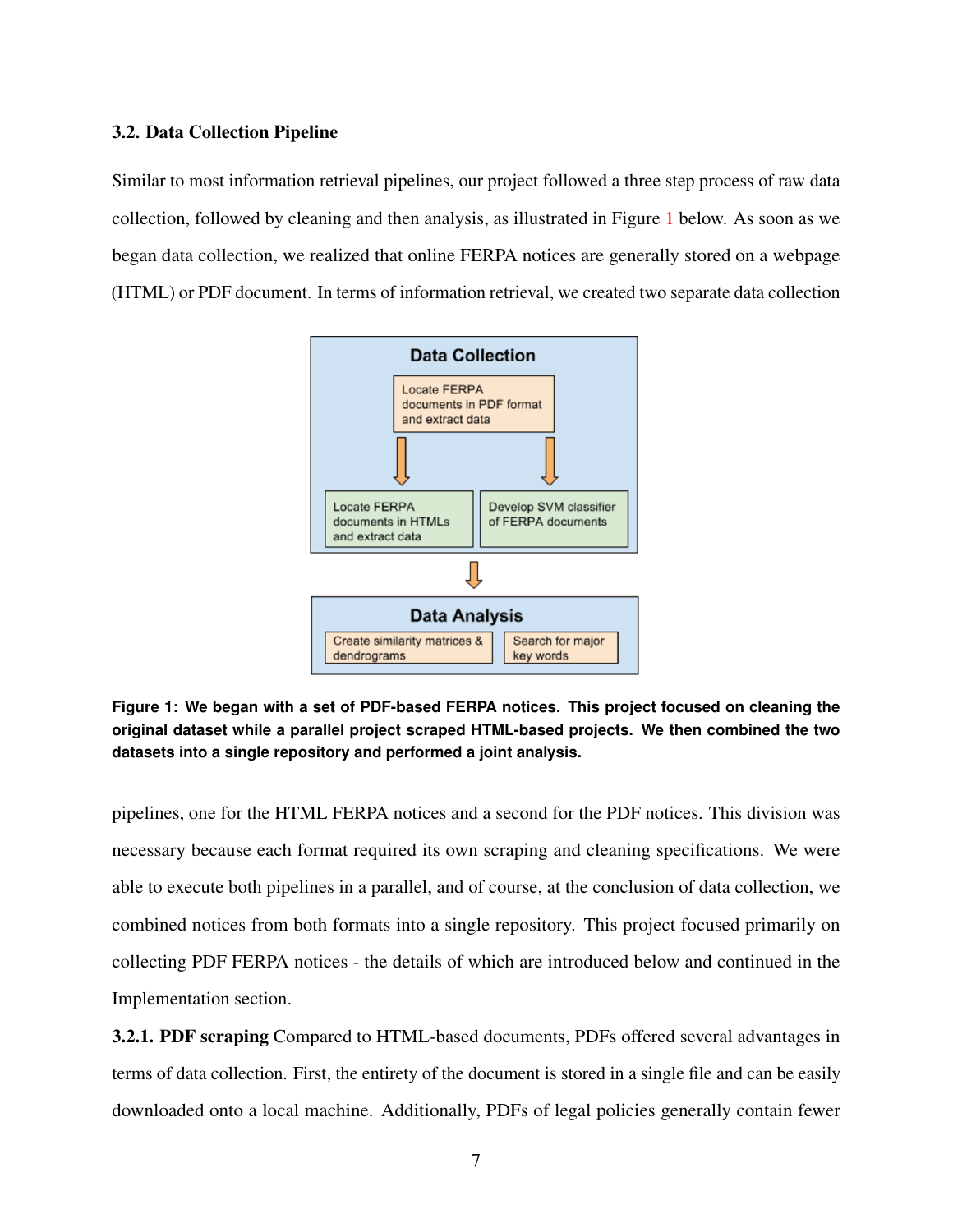miscellaneous images and formatting irregularities, often featuring the raw text itself. However, we encountered a major challenge in converting the PDFs to a processable text. While well-tested PDF converters are readily available, we cannot reasonably expect this conversion process to be fully accurate. At the same time, a holistic retrieval of FERPA notices cannot simply disregard PDF documents as many schools prefer to publish their legal documents PDF format. As a result, we had to account for the possibility of conversion error in our analysis. Many of our later project design choices involving similarity measurements were based on the fact that conversion, though necessary, introduced formatting miscellaneous characters. Figure [2](#page-7-0) shows an example of minor newline characters added into the text.

> <span id="page-7-0"></span>4 the right to file a complaint with the us department of educ  $ation$ concerning alleged failures by the university to comply with the requirements of ferpa the name and address of the office that adm inisters ferpa is

**Figure 2: An example of how additional newline characters maybe inserted into the text during conversion. These formatting artifacts do not affect the semantic meaning of the text but can affect similarity metrics.**

To mitigate the potential biases of conversion errors, we represented each notice as a vector, whose components were word frequencies. By recording the frequencies of specific words, we ignore the presence of any miscellaneous formatting anomalies. Additionally, by representing the documents as vectors, we open the possibility for greater analysis. As previous studies have done, we can use the vector representation of documents to analyze the similarities among notice as well as study the hierarchical clustering of the text [\[3\]](#page-23-10).

3.2.2. Text Extraction Early in the PDF scraping phase, we observed that many of the downloaded documents were not isolated FERPA notices but rather larger college catalogs and handbooks that contained FERPA notices. Figure [3](#page-8-0) shows that while many of the notices were under 10,000 characters in length, the rough expected length of a notice, others were well over the limit. Because FERPA documents are generally sections of larger documents and handbooks, we needed to isolate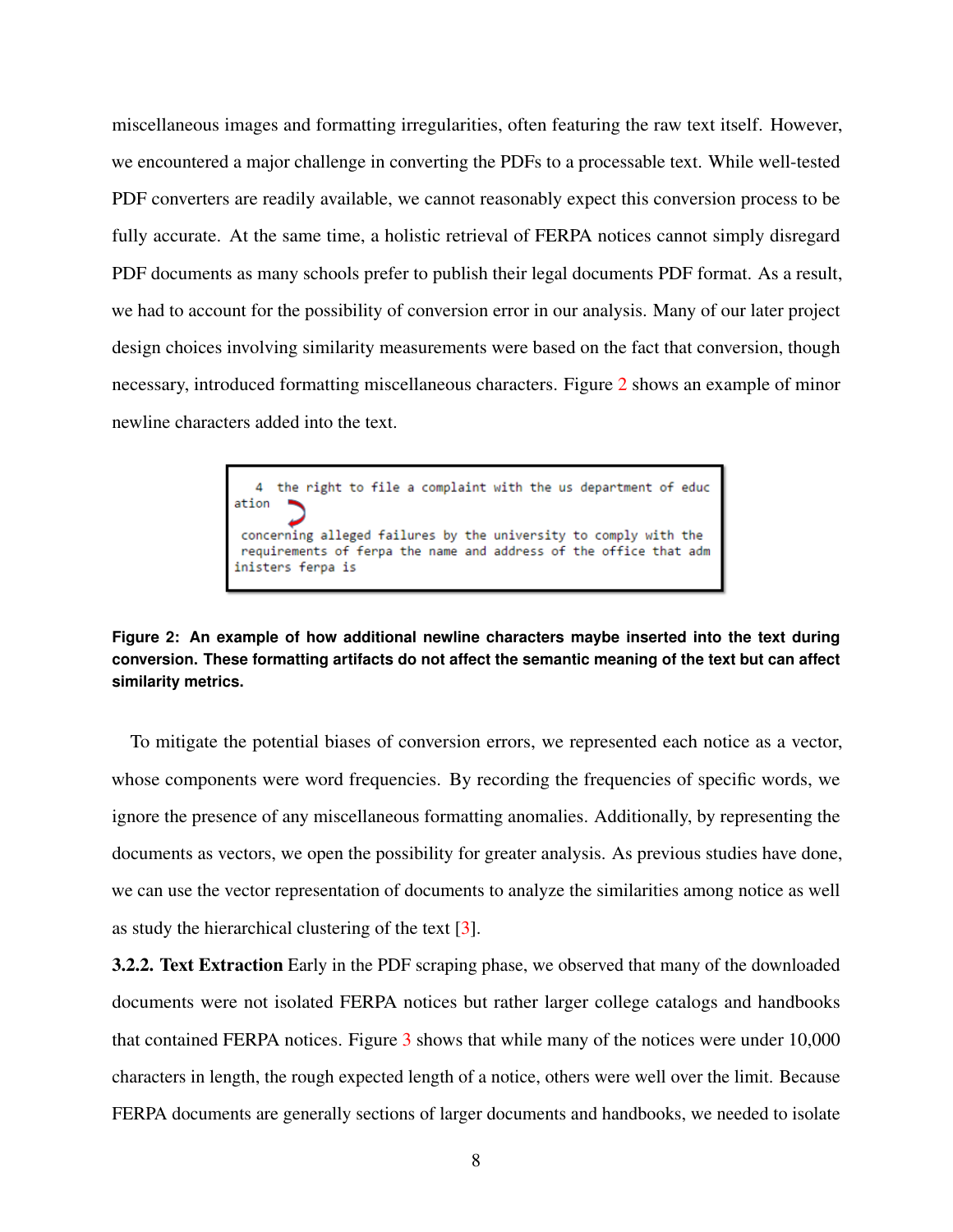<span id="page-8-0"></span>

**Figure 3: In terms of length, the FERPA notices fell into two major groups: a "short" group that contained isolated FERPA notices and a "long" group that consisted of multi-section handbooks, guides, and catalogs.**

just the paragraphs and sections of interest. If we do not do so, our later analysis and conclusions may not be specific to FERPA notices. At the same time, there are no clear guidelines for what constitutes a FERPA document as opposed to a more general policy statement on education privacy and student rights. Our approach for tackling this general problem was to utilize machine-learning based techniques to identify the sections of interest inside these larger handbooks. At a high level, we provide examples of FERPA text segments to the classifier as well as miscellaneous paragraphs and sentences that are similar in style to the FERPA notices yet semantically different. The advantage of the machine learning approach is that we do not need to specify explicit guidelines regarding FERPA notices, we can simply rely on the algorithm to solve for the differences between FERPA and Non-FERPA paragraphs.

### 3.3. Objective for Analysis

Having cleaned and consolidated the notices, there were many possible directions for analysis; in this project, we focused, for the most part, on conducting technical analysis, saving the legal analysis for the policy experts. In terms of technical analysis, our approach was to utilize much of the framework we had developed in the data cleaning portion of the project. Specifically, the technique of feature extraction and vectorization lent itself to document similarity and clustering analysis. The technical findings, which will be discussed more extensively in the results section, are designed to supplement the legal conclusions.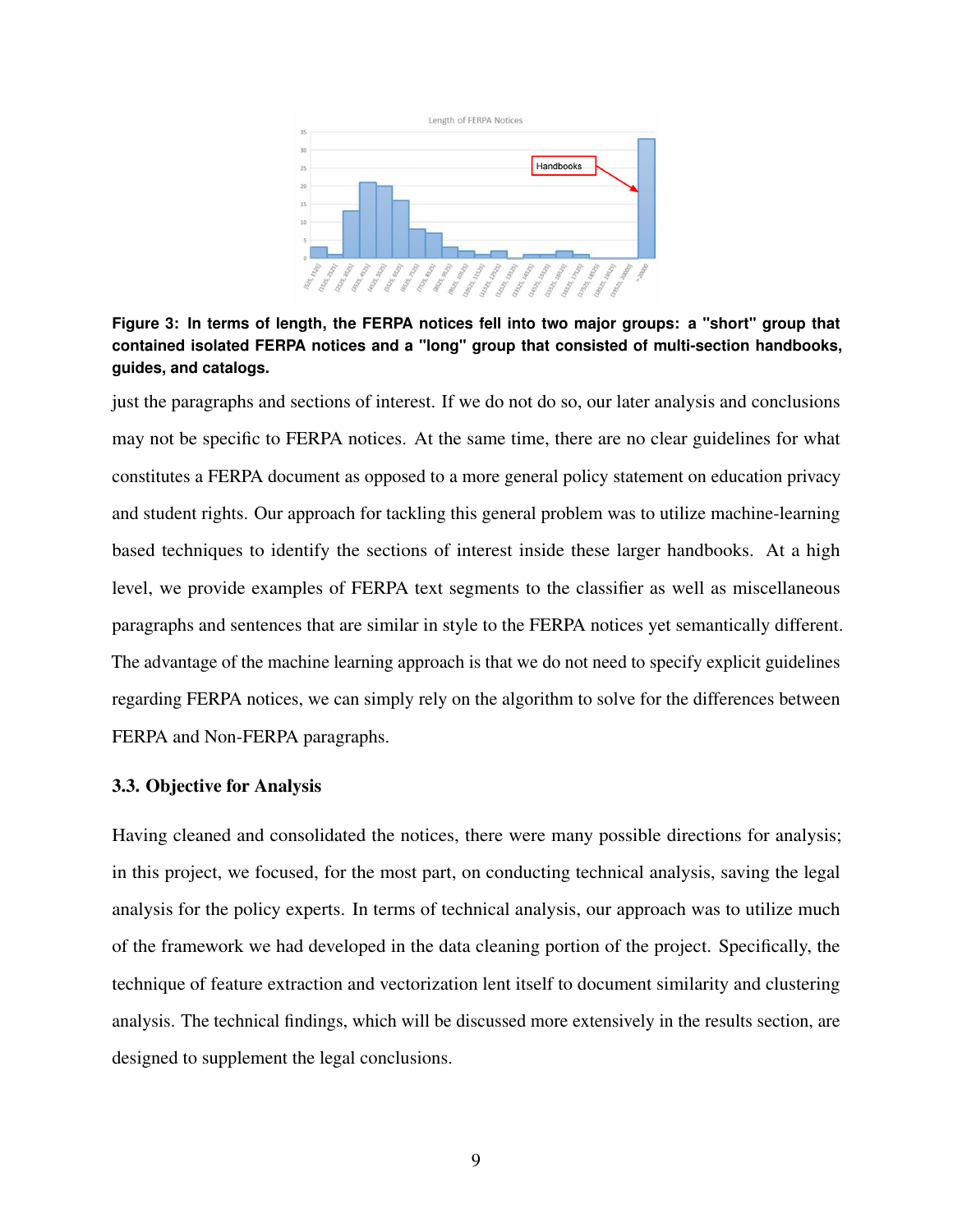# 4. Implementation

#### 4.1. Information Mining

To collect the FERPA notices, we scraped the documents from Bing. In crafting the Bing search query, we sought to maximize the number of FERPA notices returned while also limiting false positives. Following a series of trial and error experiments, we required the exact starting sentence from the model FERPA notice ("The Family Educational Rights and Privacy Act (FERPA) affords students certain rights with respect to their education records") and specified the filetype to be PDF. By supplying a specific sentence, we reduced the possibility of rogue documents arising in the search results. At the same time, the sentence is not so niche that it would filter out legitimate notices. To scrape the notices from Bing, we utilized the BeautifulSoup<sup>[2](#page-9-0)</sup> scraping package in Python. A study of the Bing source DOM revealed that all search result links are stored in a div of class "b\_title". Thereafter, we made HTTP GET request calls to each of the PDF links in the search output. To improve accuracy, we downloaded the notices in discrete chunks.We repeated the above procedure for each page in the Bing results.

Using this method, we collected 136 PDF files. The original Bing search had returned 245 results, however, we only collected one notice per school, which eliminated duplicates.To transform the downloaded PDF dataset into a analyzable form, we passed each raw document through a PDF to text converter (PDF2Text<sup>[3](#page-9-1)</sup>). We then stored all of the text outputs in a single JSON object for further cleaning and analysis.

### 4.2. Data Processing and Cleaning for PDFs

The goal of the cleaning phase was to trim off the portions of the document surrounding the FERPA notice. We split the task into two parts: trimming the text before the start of the FERPA and then trimming the portion following the end of the FERPA notice. The former proved to be trivial. Because we required all of the notices in the dataset to begin with a specified sentence - the first

<span id="page-9-0"></span><sup>2</sup>https://www.crummy.com/software/BeautifulSoup/

<span id="page-9-1"></span><sup>3</sup>https://pypi.python.org/pypi/pdf2text/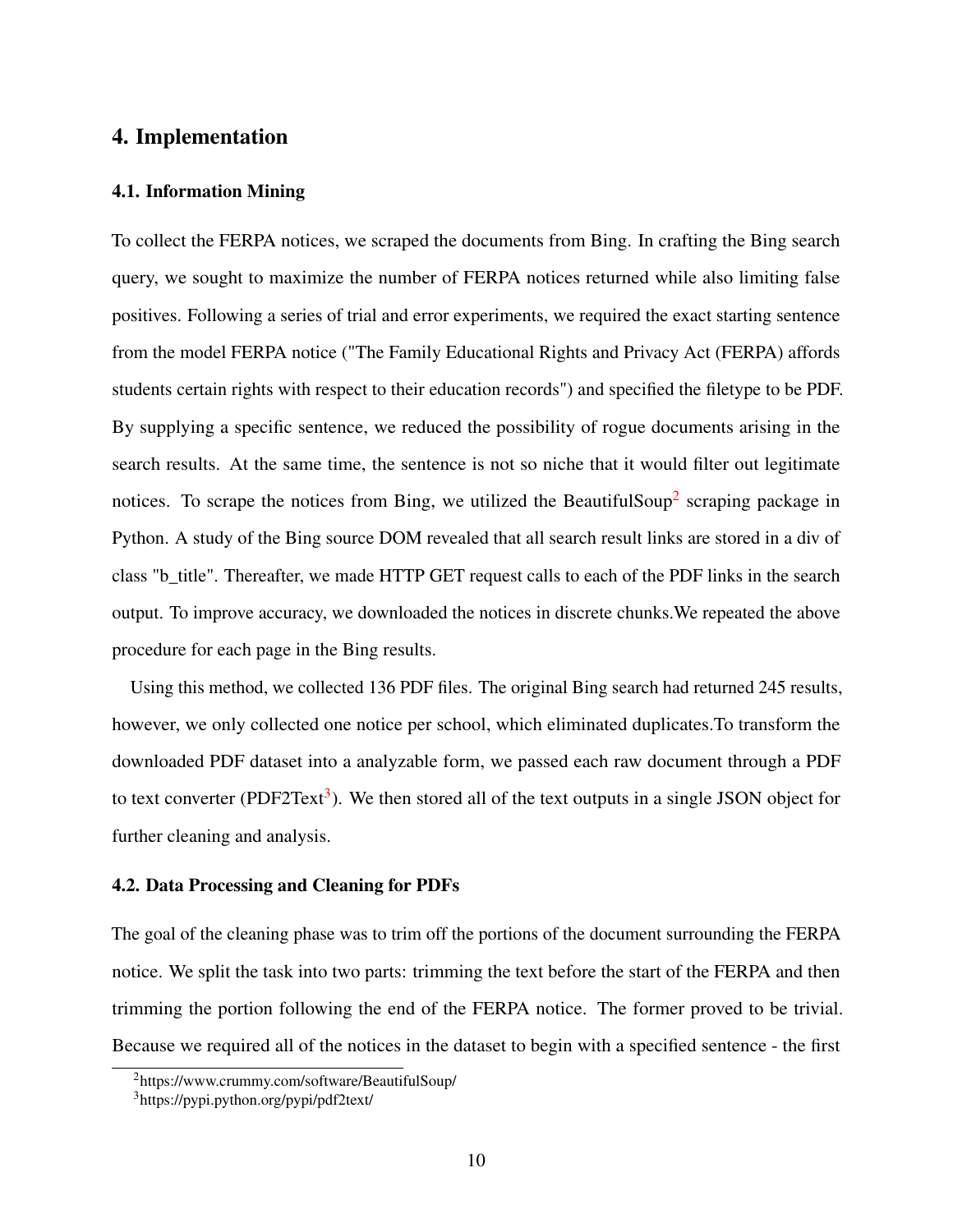sentence of the model FERPA notice - we simply truncated all of the text prior to the specified sentence.

However, identifying the end of the FERPA notice was a much more general and complex problem. It is important to remember that the Department of Education does not provide specific guidelines for the length of FERPA notices or how they conclude. Furthermore, a manual examination of a few notices confirmed that FERPA notices vary in their conclusions. We visualized the length of the collected documents to get a better sense of where the end of the notice may be. As stated previously, there were two categories of FERPA notices. The first group contains notices that are under 10,000 characters in length. Because the model FERPA itself is about this length, we can reasonably claim that these documents consist solely of a FERPA notice as there simply aren't enough characters for other policies. On the other hand, the graph does also show a group of notices who length is well over the 10,000 character mark. In fact, there were very few notices that were in between these two extremes. The longer documents were interpreted as large handbooks, guides, and booklets. While it was not necessary to locate a specific ending point for the short notices, the longer documents necessitated a more thorough solution.

#### 4.3. Paragraph Exraction

In order to extract the FERPA-portions of the large handbooks we scraped, we broke each document down into separate paragraphs. We defined a paragraph break as the longest sequence of line breaks found in each document, which varies from document to document. The goal of the machine learning portion of the project is to distinguish between paragraphs which are part of FERPAdocuments and those which are not. Below, we will discuss the methodology employed to train and test the SVM-based paragraph classifier.

4.3.1. Feature extraction To vectorize our text, we represented each paragraph as a term-frequency vector. The terms we chose were all of the words that are used in the model post-secondary FERPA that the Department of Education publishes. For the purposes of this study, the model FERPA serves as our definitive example of a true FERPA document. To improve our feature selection, we only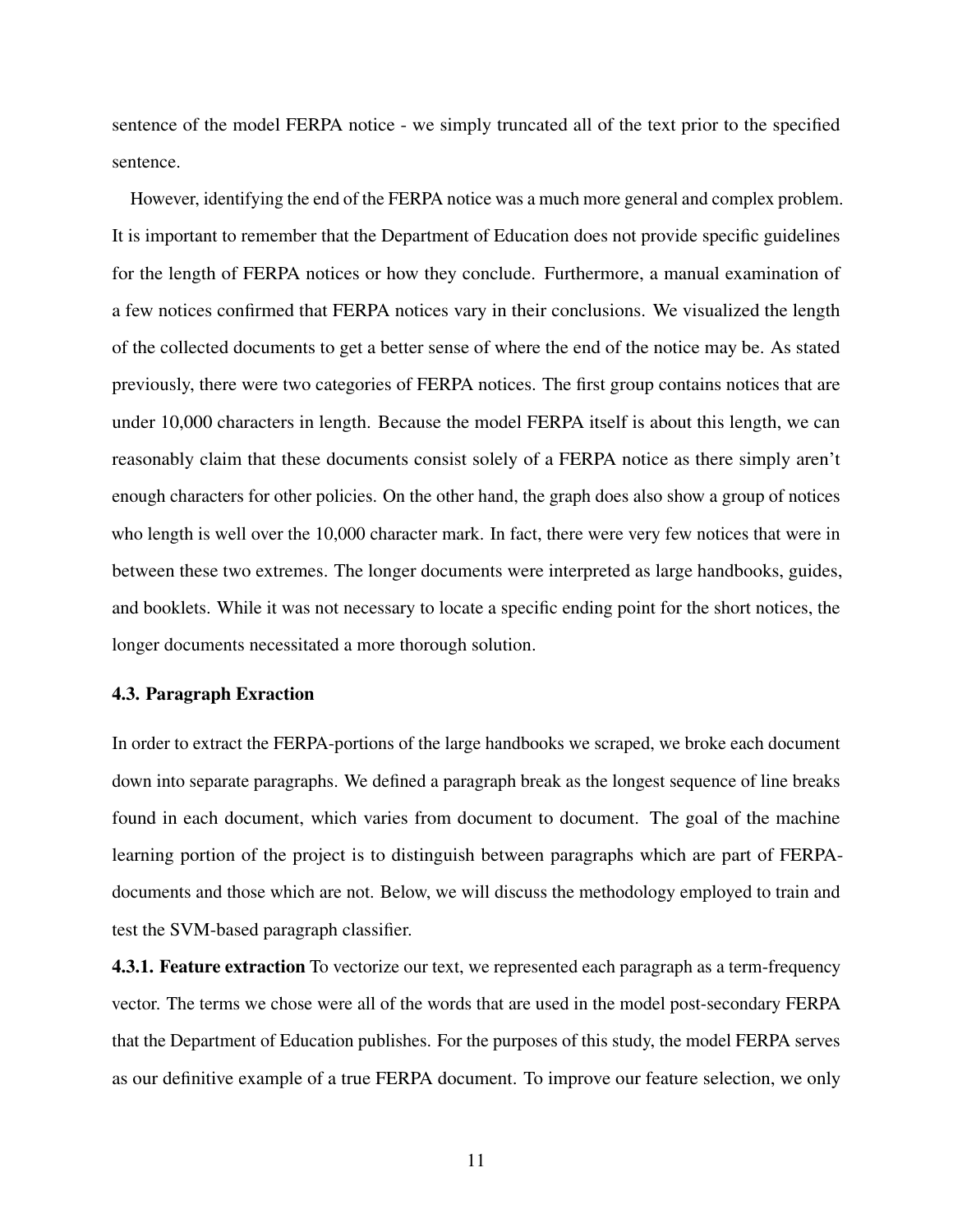included words that were longer than three characters and enabled stemming to avoid duplication of similar features. We used the common Lancaster stemming method <sup>[4](#page-11-0)</sup>. Our final feature list contained 163 such stems.

For each paragraph in the training and testing set, we computed the paragraph's vector representation by running a substring search for each stem in our feature list. Because we were running a substring search over the entire paragraph instead of iterating through individual words, it was theoretically possible for there to be false positive frequency counts. However, because the stems were at least four characters in length, the false positive probability was negligible. We also normalized each vector to be of length 30. At first we normalized the vectors to unit length, however, the smaller magnitude proved to hinder our later clustering efforts, while the larger magnitude increased the separation between FERPA and non-FERPA paragraphs.

4.3.2. Training Data To train the SVM classifier, we needed a large training set of labeled paragraphs. Because our vectors had dimensionality greater than 100, we sought training samples on the order of a thousand. Manually reading and labeling individual paragraphs was not feasible, so we leveraged our knowledge of the dataset itself. To assemble the training set, we divided the "short" group into two, and used half of the notices to serve as examples of true FERPA paragraphs, reserving the later half for testing. Of course, we also added the paragraphs from the model FERPA for a total of 661 example FERPA paragraphs. To help the reader better understand the difference between the two paragraphs, an example from each category is shown in Figure [4.](#page-12-0)

Next, we enumerated a list of non-FERPA paragraphs. To increase the accuracy and sensitivity of the classifier, we sought examples that were definitely not FERPA paragraphs themselves but similar in nature. With some manual manipulation, we converted a few of the "long" notices into examples of non-FERPA paragarphs. We, specifically, deleted the FERPA notice from the handbook for the White Mountain Community College, leaving us with 474 non-FERPA paragraphs. FERPA and non-FERPA paragraphs together, we trained the SVM classifier on 1135 labeled paragraph vectors.

<span id="page-11-0"></span><sup>4</sup>http://www.nltk.org/api/nltk.stem.html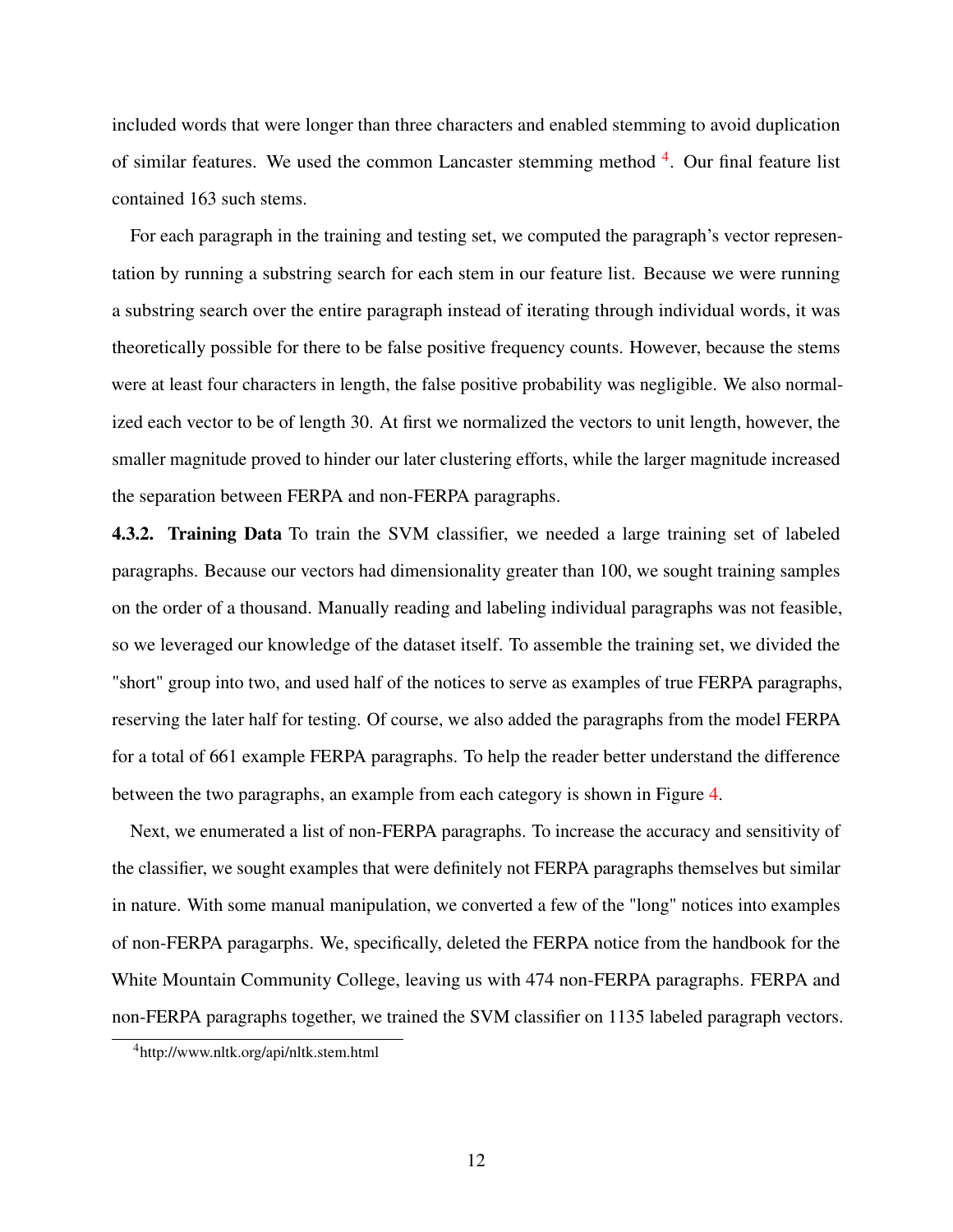#### <span id="page-12-0"></span>Non-FERPA Paragraph

```
begin the grade appeal process with the office of Academic Affa
irs. Every attempt will be made to have
the faculty member contact and meet with the student within the
specified time. On occasion, however,
these times may need to be adjusted. For more detailed informa
tion go to the Academic Policies
section in the Catalog.
```
#### FERPA Paragraph

education records may be released in person or in writing to an i nquirer and only with the written and signed consent of the studen t except when ferpa authorizes disclosure without consent as indic ated below

**Figure 4: We include an example of both a FERPA paragraph as well as a non-FERPA one. It is still important that the non-FERPA paragarph could be potentially confused for a FERPA paragraph as the topic matter is similar.**

4.3.3. Testing and Validation To measure the accuracy of our SVM Classifier, we tested the classifier on the remaining labeled data. The testing set consisted of the "short" FERPA notices that were not used for training as well as on the "long" FERPA notices, with the FERPA portion removed. If the classifier performed perfectly, it would classify all of the "short"-notice paragraphs as FERAPA and all of the "long"-notice paragraphs as non-FERPA.

We also performed a PCA analysis of the classifier to better understand the inner workings. Our goal in performing the PCA analysis was to project all of the test vectors onto a humanreadable coordinate system. To justify our use of the SVM classifier, we expect the points for the FERPA and non-FERPA paragraphs to form two distinct clusters. Only then can the SVM classifier effectively model the separation between the groups. To perform the PCA, we used Scikit Learn's Decomposition package, and projected each testing vector onto the three first principle components. In our final visualization, we distinguished between the FERPA and non-FERPA paragraphs to clearly show the separation.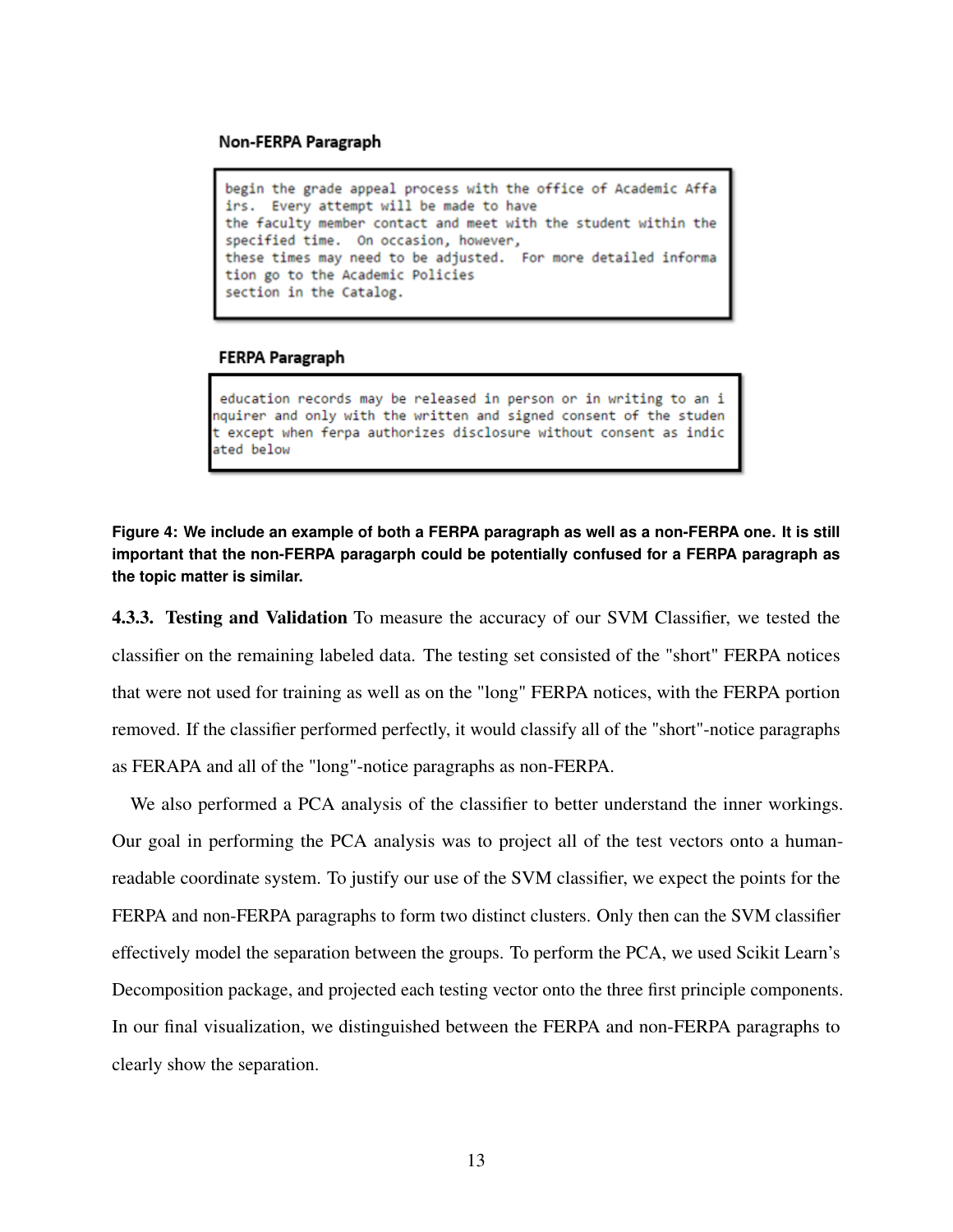#### 4.4. Combining Datasets and Analysis

Having developed the classifier we extracted the FERPA notice from the long handbooks and guides. We extracted the notices using the following algorithm:

- For each "long" handbook or guide:
	- 1. Step 1: Using the classifier, predict whether each paragraph is a FERPA paragraph or a non-FERPA paragraph.
	- 2. Step 2: Starting at the beginning of the document, identify the first sequence of two consecutive non-FERPA paragraphs.

Because we had already trimmed all of the text prior to the notice, we knew the FERPA notice resided at the beginning of the remaining document. To mitigate potential errors from the classifier, we mark the end of the FERPA notice not as the first occurrence of a non-FERPA paragraph but when two have been encountered consecutively.

Once all of the PDF-based FERPA notices were cleaned, we joined in the HTML notices. In the merging process, we permitted each school to contribute a single notice. In the event of a collision, we retained the PDF notice. Thereafter, we proceeded to perform language-processing based analysis on the dataset. To reiterate, we focused on the technical aspect of language analysis, leaving the majority of the policy analysis for legal experts. The procedure for language analysis was as follows:

4.4.1. Word Frequencies and Length Our unigram and length analysis of the notices consisted simply of iterating through the dictionary of notices and tallying frequency counts. We then visualized all of the results using Python's matplotlib package <sup>[5](#page-13-0)</sup>.

4.4.2. Similarity and Dendrogram To calculate the similarity scores between individual notices in the repository and the model notice, we used a vectorization technique extremely similar to the one used for classification. Namely, the vectors consisted of word frequency counts. The notable differences were first, we created vectors for entire documents, not just paragraphs and second, we

<span id="page-13-0"></span><sup>5</sup>https://matplotlib.org/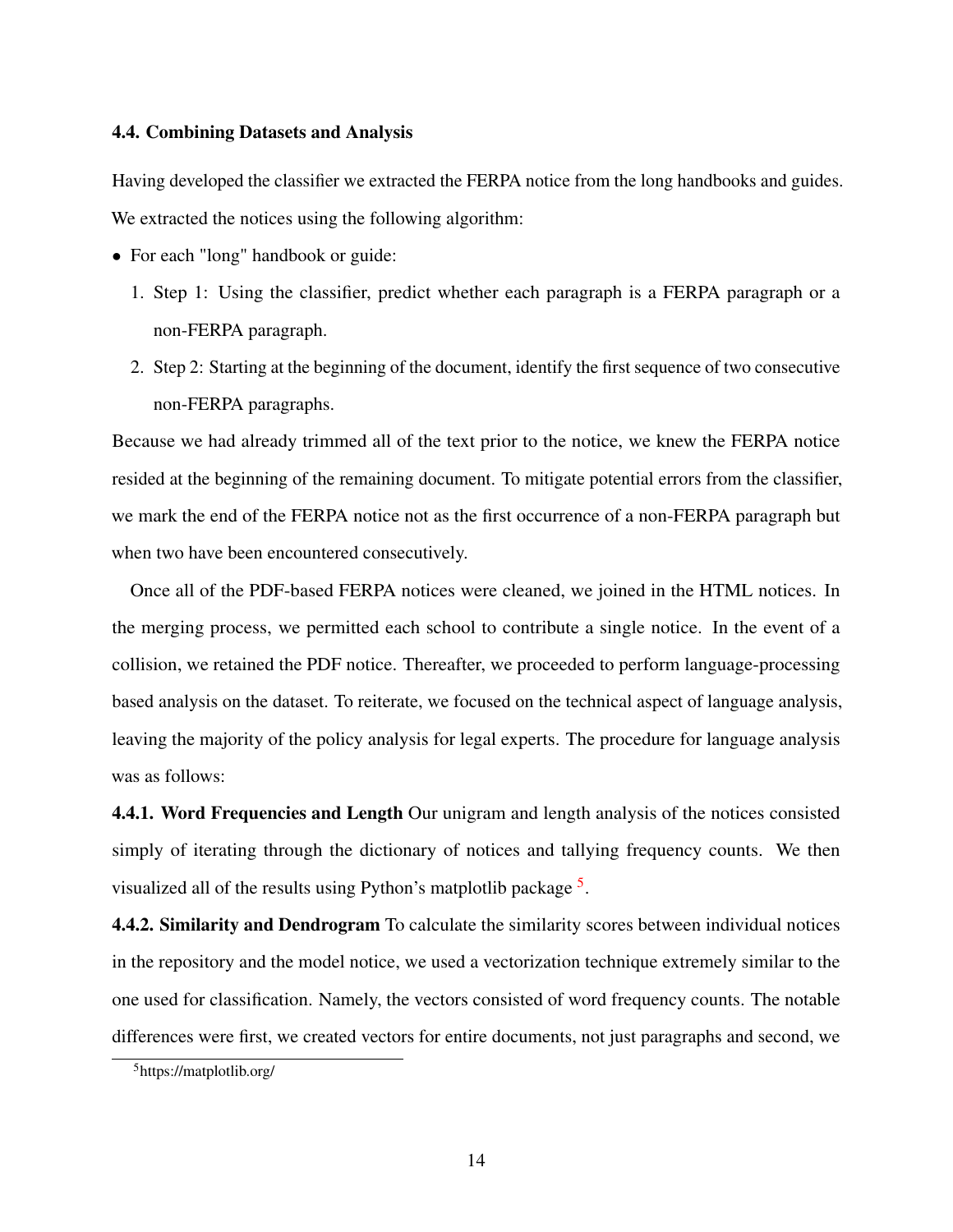analyzed all of the notices, both HTML and PDF. The similarity score was as follows:

$$
s_{ij} = v_i \bullet v_j, ||v_i|| = ||v_j|| = 1
$$

A score of 1.0 would suggest the two documents are very similar while a score of zero would suggest the opposite.

For the dendrogram, we calculated the similarity among notices and used the edit distance metric as opposed to cosine similarity. The former is advantageous because it captures the ordering and sequence of words in the text; when comparing with the model notice, cosine similarity was useful to mitigate the potential formatting artifacts present in our notices and not present in the model notice. Because we did not include the model FERPA notice in the dendrogram, all of the notices had passed through the converter. A closer justification of this decision is included in the Results section.

To generate the dendrogram, we created a list of similarity vectors  $v_i$ . Each component  $v_{ij}$  in vector  $v_i$  represents the edit distance between the  $i^{th}$  and  $j^{th}$  notices. We then passed the list of similarity vectors into a Scikit-Learn's dendrogram generator <sup>[6](#page-14-0)</sup>.

# 5. Results and Evaluation

#### 5.1. Data Collection

With the goal of collecting a holistic repository of FERPA notices, we were able to amass 217 notices in total using our scraping methods. Of these 217 notices, we collected 115 PDF notices and 127 HTML notices with 23 schools represented in both sets (for these institutions, we used their PDF notices). From these numbers, we can conclude that mining from multiple formats doubled the size of our dataset.

The question now arises: Were we successful in collecting a holistic repository of FERPA notices? There are numerous indicators that we were indeed successful. First, we based our approach on

<span id="page-14-0"></span><sup>6</sup>https://docs.scipy.org/doc/scipy-0.14.0/reference/generated/scipy.cluster.hierarchy.dendrogram.html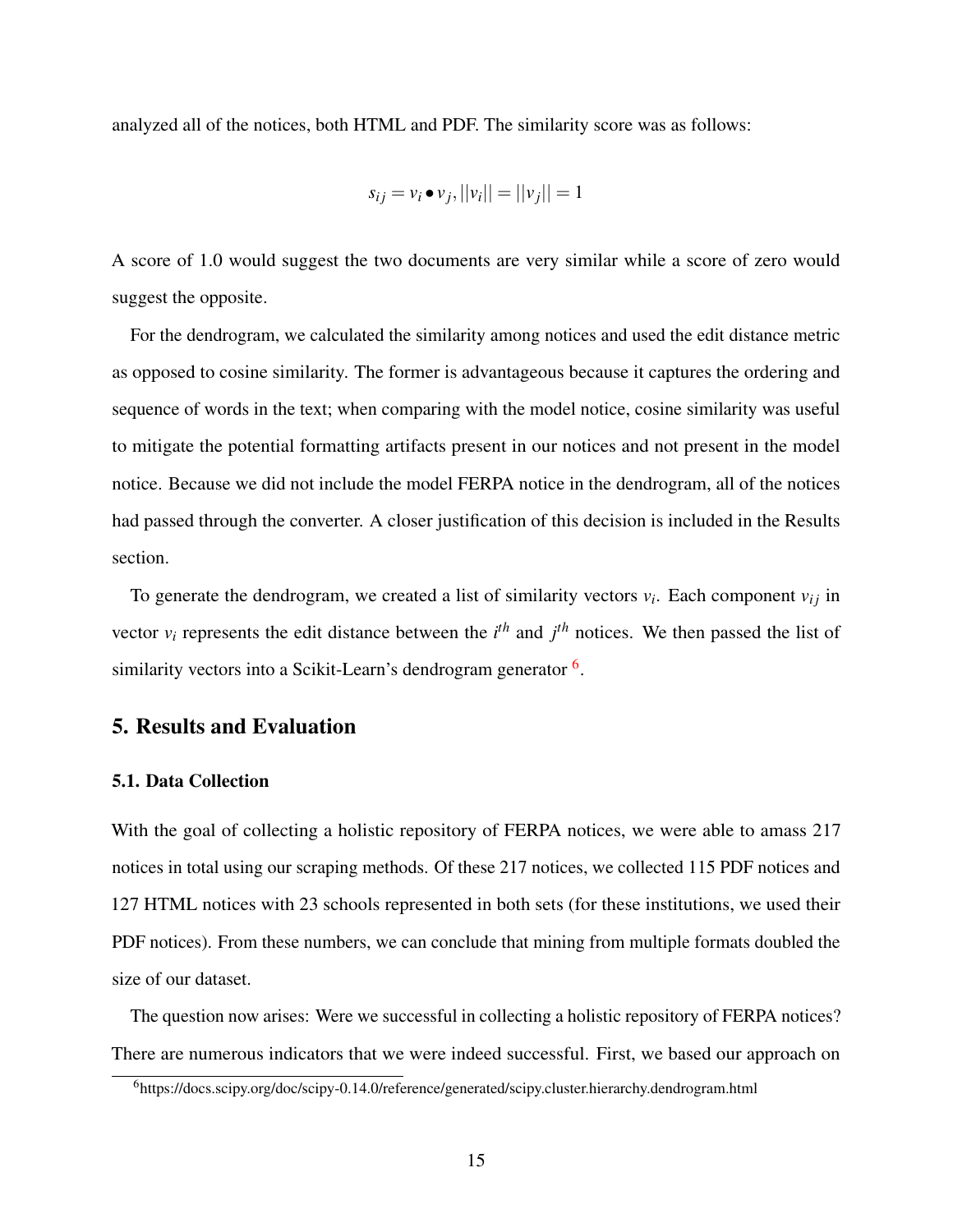scraping search engines, and thus can be confident that for the search parameters we specified, the results were exhaustive. It would obviously be possible for us to broaden the search parameters to allow for more notices, but these may also decrease the accuracy of the search and introduce many false positives. Instead of scraping search engines, we briefly considered writing a web crawler that would actively seek FERPA notices, however, it is doubtful that our web crawler would be able to compete again a major search engine. Secondly, a geographic visualization of our data suggests that our 217 FERPA notices samples the entire nation. In Figure [5](#page-15-0) below, the location of each school scraped is plotted on a heat map, with warmer colors suggesting greater density. The distribution shown below matches the distribution of colleges and universities across the country, so geographically we collected a representative sample. Lastly, our dataset represents a wide range of

<span id="page-15-0"></span>

**Figure 5: The geographic distribution of schools included in the repository mirrors the overall distribution of colleges and universities in the country, suggesting a representative set.**

post-secondary institutions, including large public schools such as the University of Connecticut as well as little known schools such as Minot State College in Montana. Having a representative dataset will be integral in justifying the claims made in the conclusion section.

On the other hand, it would be misleading to state that our dataset is comprehensive by any means. According to the Nationals Center for Education Statistics<sup>[7](#page-15-1)</sup>, there were approximately 4,700 degree-granting post-secondary institutions in 2014. Under this statistic, our data set represents just

<span id="page-15-1"></span><sup>7</sup>https://nces.ed.gov/fastfacts/display.asp?id=84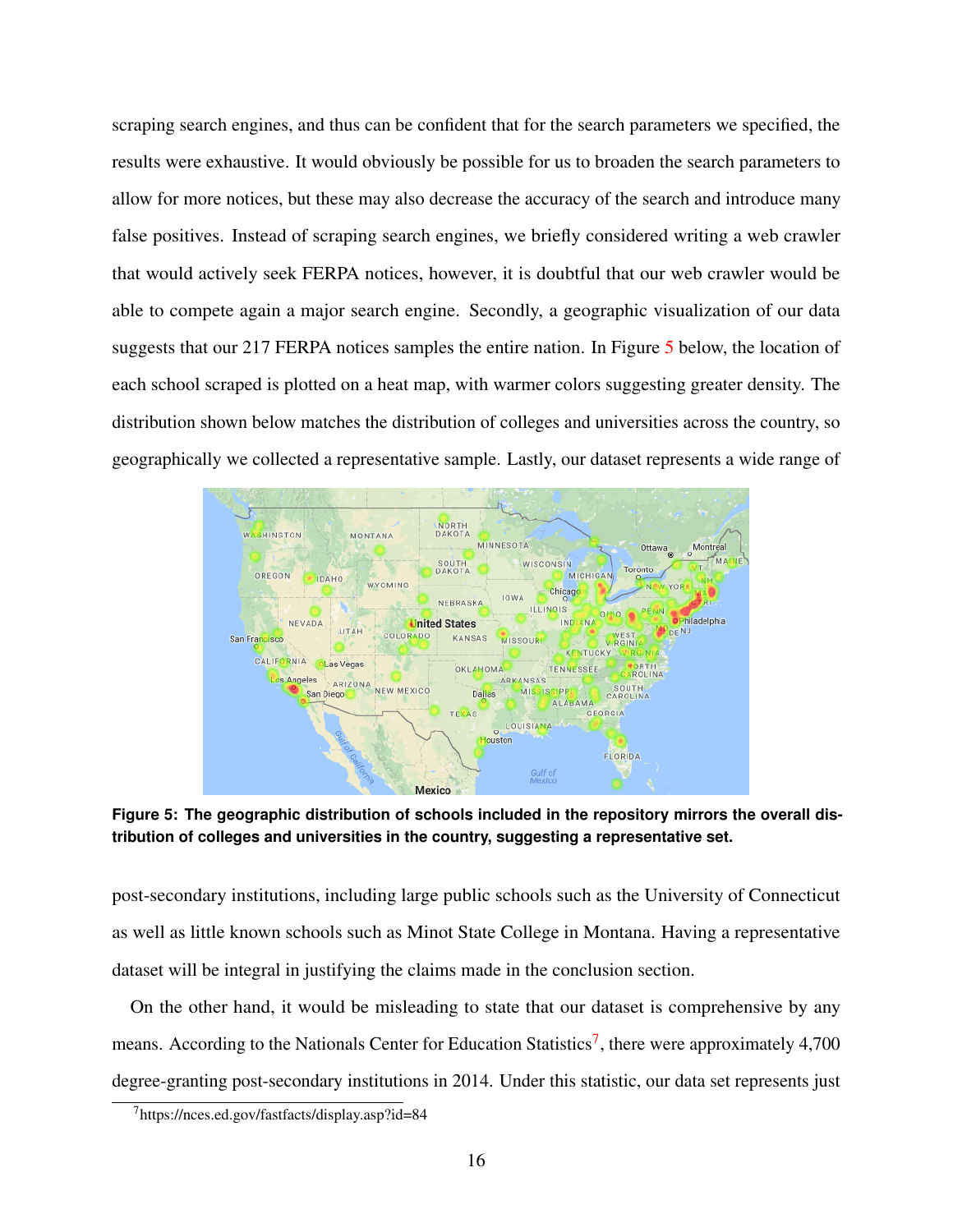under 5% of post-secondary institutions in the nation. From a technical standpoint, however, our modest dataset remains respectable. It is important to remember that FERPA notices are a priori disorganized and poorly coordinated in nature. When scripting a generic algorithm to maximize data collection, it is to be expected that only a subset of the data available will be collected. Thus, when evaluating our dataset and its fulfillment of project goals, we claim that the dataset is not comprehensive but is is representative and apt for analysis.

## 5.2. FERPA Classifier

Following up on the implementation of the SVM paragraph classifier, we will now discuss its accuracy when applied to the testing data. The classifier performed with an overall accuracy of 89.3% on a total of 1364 testing paragraphs. Of the 1364 paragraphs, 738 were FERPA paragraphs while the remaining were rogue examples. The accuracy of the classifier increased by over 10% when we introduced stemming into the feature extraction. Furthermore, normalizing the vectors also increased the accuracy. Both of these techniques increased the vectorization precision, placing greater weight in stems with greater frequency proportion. Additionally, the PCA analysis supported the legitimacy of the classifier. In Figure [6,](#page-16-0) below, we can see that the non-FERPA paragraphs (blue) and FERPA paragraphs (red) were largely geometrically separable.

<span id="page-16-0"></span>

**Figure 6: When the testing paragraphs were projected onto the three principle components, the non-FERPA paragraphs (blue) and FERPA paragraphs (red) demonstrated separation, justifying the use of classification.**

In addition to directly measuring the accuracy of the classifier through testing data and PCA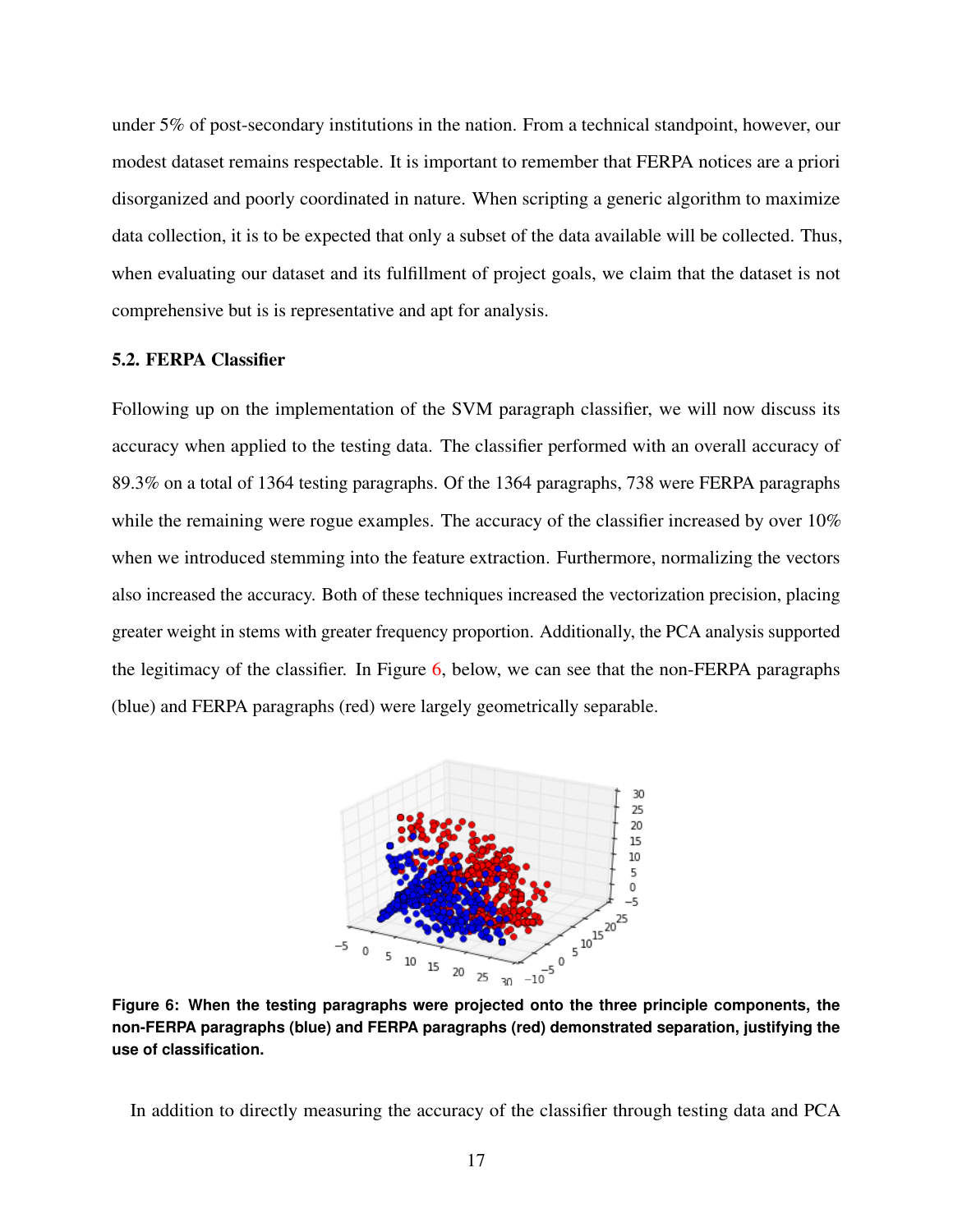analysis, supplementary observations also confirmed the effectiveness of the classifier. For example, looking at the histogram of notice lengths following extraction shows that many of the extracted notices had lengths that were similar to the lengths of notices that did not require extraction. It is important to remember that when we used the classifier to extract the notices from the long handbooks and guides, we did not specify a length requirement, relying instead on the classifier's decisions on a paragraph-by-paragraph level. The fact that the output notices have lengths similar to true FERPA notices suggests the classifier was accurate in making predictions.

#### 5.3. FERPA Trends and Differences

<span id="page-17-0"></span>To develop a better understanding of the notice repository as a whole, we studied the lengths of the FERPA notices. In Figure [7](#page-17-0) below, we plot a histogram of notice lengths across our entire dataset of both HTML and PDF notices. The results agree with our expectations for the length of



**Figure 7: The histogram of FERPA Notice lengths shows that the mean length (left line) was close to the length of the model notice (right line).**

the notices. First, the average length is just above 5000 characters, which is similar to the length of the model FERPA notice: 7300 words. The gap between the two metrics may even be closer because the model FERPA contains a few optional clauses and supplementary points which are not required. Outside of the average, the histogram does show a few outliers on both ends of the data. The fact that there are notices under 1000 characters and over 25,000 character in length attests to the variance of FERPA notices. Taking a look at the short outliers, we gain deeper insight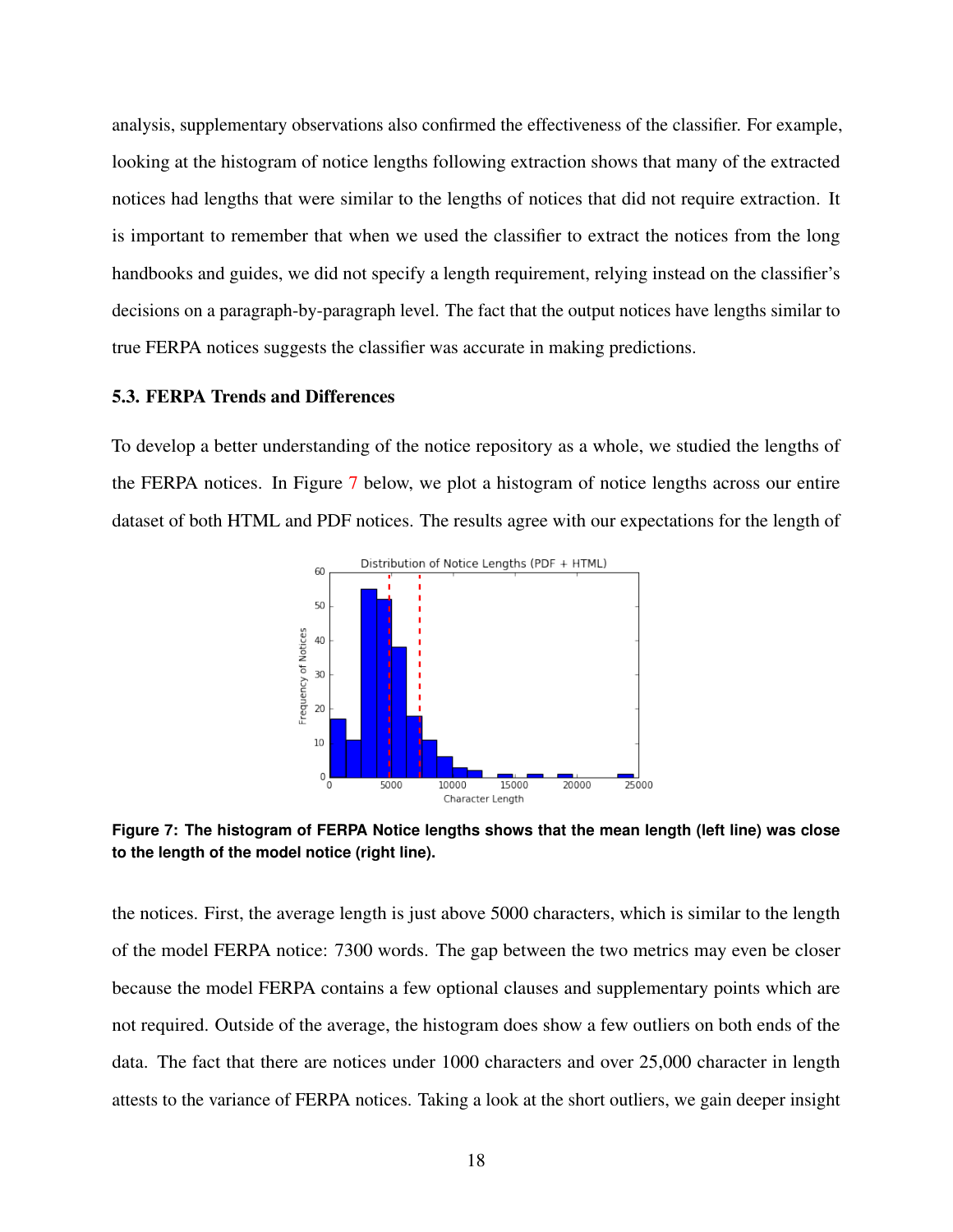into the content of FERPA notices. For example, institutions such as Clarkamas Commmunity College document their FERPA policy in multiple locations, with one source referencing the other, explaining the terse nature of our scraped notice. On the other hand, institutions such as Missouri State University, which possessed the longest FERPA notice in our dataset, maintain comprehensive webpages that document their FERPA practices. The longer length corresponds with greater detail in this instance.

Along the lines of notice length, we also studied the frequencies of several key words. The frequencies of FERPA keywords are recorded below:

| <b>Keyword</b>             | <b>Percentage of Notices</b> |
|----------------------------|------------------------------|
| Directory                  | 71.89%                       |
| <b>School Official</b>     | 76.5%                        |
| Legitimate School Interest | 79.7%                        |
| Amend                      | 90.3%                        |
| Challenge                  | 7.8%                         |
| Opt Out                    | 7.37%                        |
| Email Address (@)          | $4.6\%$                      |

**Table 1: Inclusion of Key Terms in Collected Notices**

The first three entries in the table are standard topics mentioned in FERPA notices and so we expect high proportion of occurrences. In fact, the presence of these terms, in part, measures the quality of the FERPA notice as one of the key purposes of a FERPA notice is defining significant yet vague legal terms. The notices in our dataset, with high probability (>70%) discuss major terms that legal experts look for in FERPA notices.

The later terms in the table are more optional yet their inclusion can have significant policy implications, For instance, it is important to note whether a school specifies the procedures for opting out of the institution's information sharing practices. In the collected data set,only one in 15 schools even mention an opt out section.

One of the major takewawys from the analysis of length and keywords was the strong similarities between the notices in our repository and the model FERPA notice. To investigate the similarity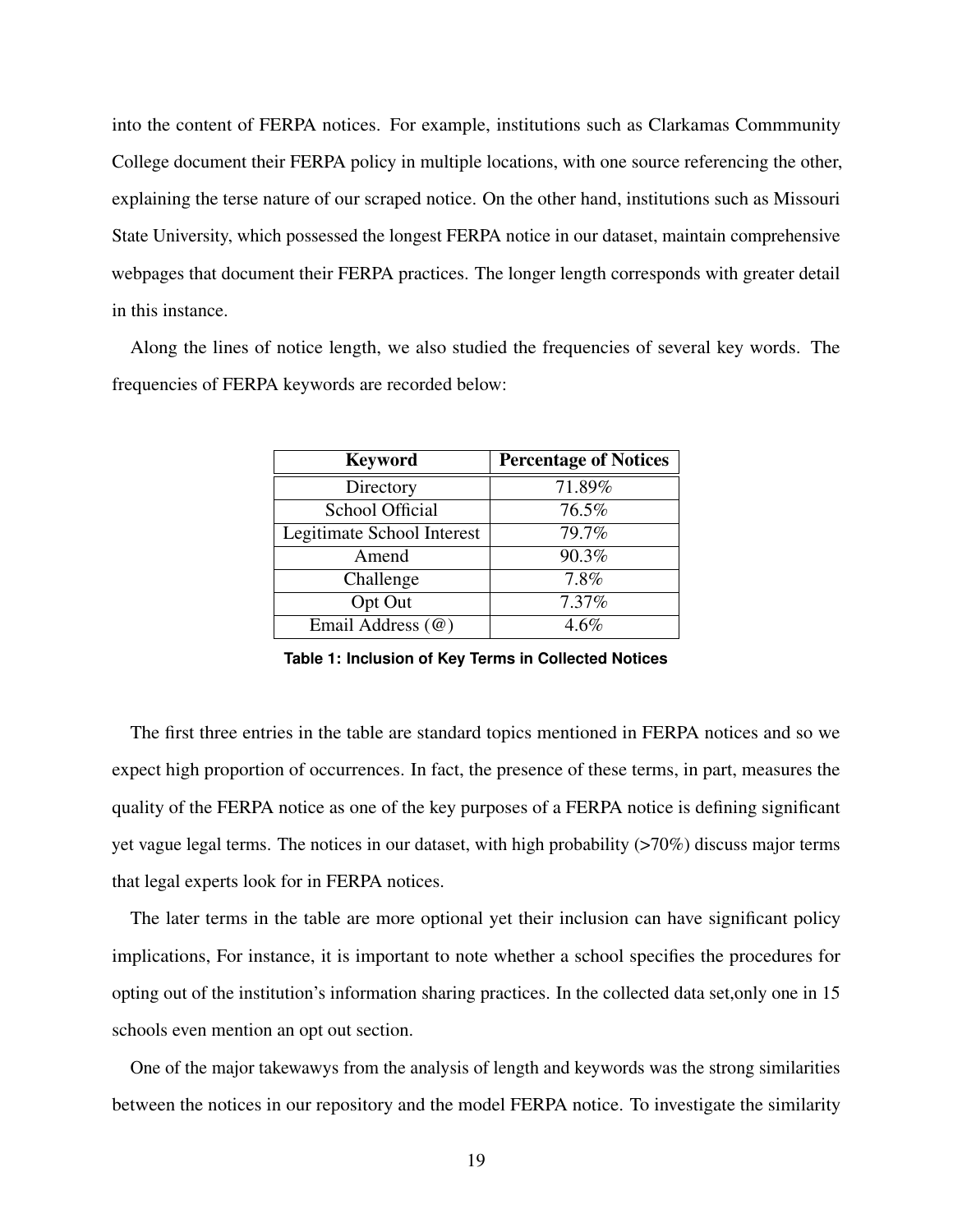<span id="page-19-0"></span>more precisely, we calculated similarity scores between the collected notices and the model notice. A histogram of these scores is shown in Figure  $8$ . The vast majority of the notices had cosine similarity scores just under 0.9, confirming our hypothesis that the collected notices are highly similar to the model one. As a note, we made a concious design choice to use cosine similarity over



**Figure 8: A historgram of cosine similarities shows that the vast majority of all notices were very similar (> 0.8) to the model notice.**

other similarity metrics such as edit distance, which we used later for the dendrogram analysis. In the case of comparing with the model FERPA notice, the conversion artifacts from PDF conversion could bias the reliability of the edit distance metric. For example, the PDF to text converter often introduced many newline characters and spaces. These conversion artifacts would all inflate the edit distance, while the cosine similarity is more resistant to these conversion artifacts.

To understand the similarities between the notices from a different angle, we generated dendrogram visualizations. Dendograms illustrate the hierarchical clusterings of data point, which were entire notices in our visualization. Figure [9](#page-20-0) shows a truncated version of the dendrogram for the PDF notices. We included PDF notices only primarily for practical reasons. First, including all 217 notices would render the visualization nearly illegible. Secondly, the similarities of PDF and HTML notices cannot be easily compared because the two were generated through different processes. In particular, the PDF notices all passed through a single converter which may have introduced systematic formatting artifacts that could have biased the similarity calculations, as described earlier. From the dendrogram, it is clear that there was little hierarchical structure among the notices, as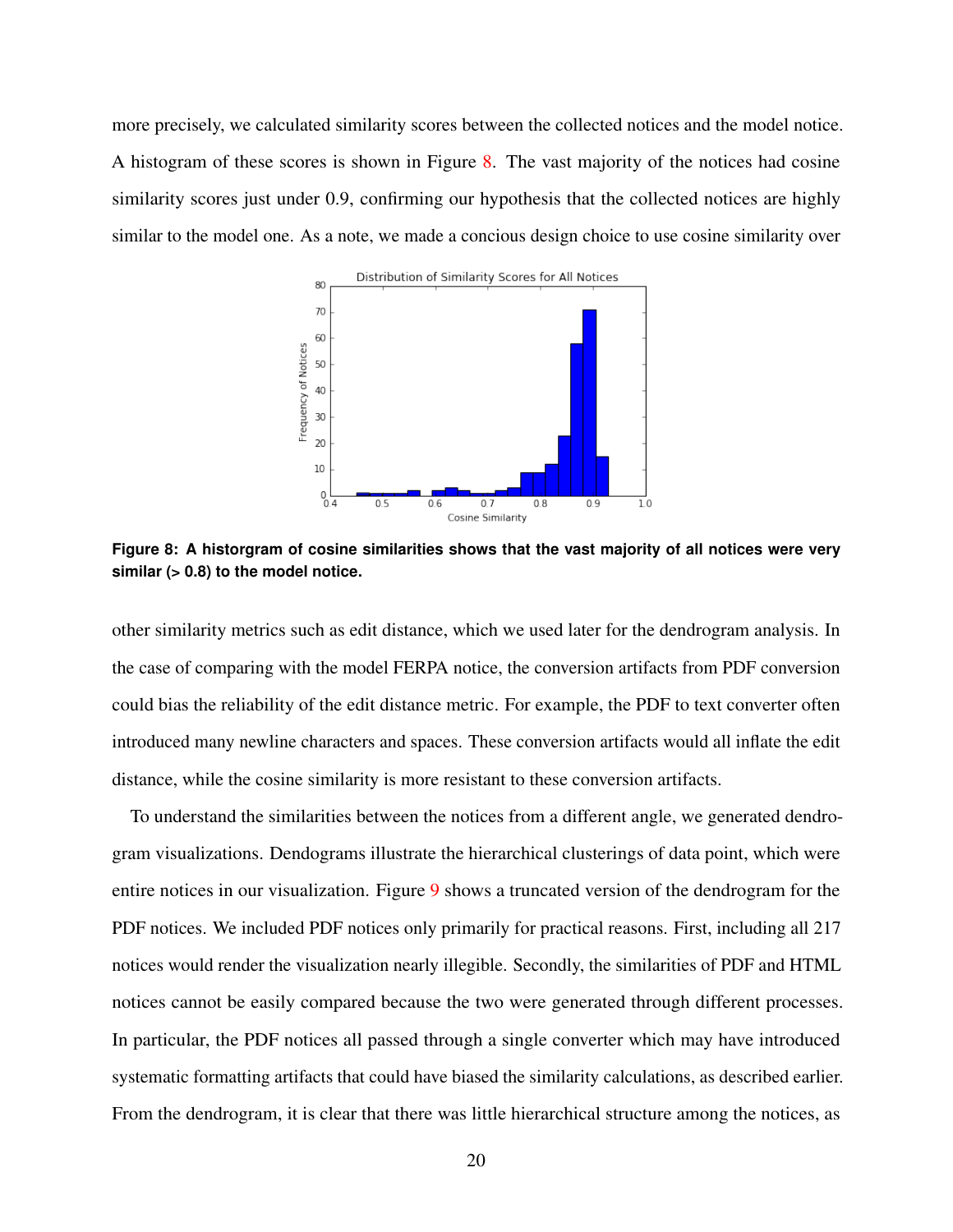<span id="page-20-0"></span>

**Figure 9: This truncated dendrogram of all PDF-based FERPA notices shows that many of the notices were indeed highly similar with limited hierarchical separating the 115 PDF notices. A more complete dendrogram is included in the Appendix.**

suggested by the flatness of the tree.

# 6. Conclusion

Stepping back from the technical details of our implementation and analysis, we conclude with the key policy takeaways of our findings. These points are meant to spur later legal research into the state of FERPA and education privacy.

### 6.1. Policy Conclusions

Because our query in a major search engine returned only 5% of the notices in existence, we conclude that at a nationwide level, FERPA notices are not documented in an organized and easily search-able manner. Furthermore, our dataset demonstrated that a sizeable fraction of FERPA notices are embedded in longer documents, which increases the difficulty of tracking down individual notices.

Next, we observe many schools publish FEPRA notices very similar to the one from the De-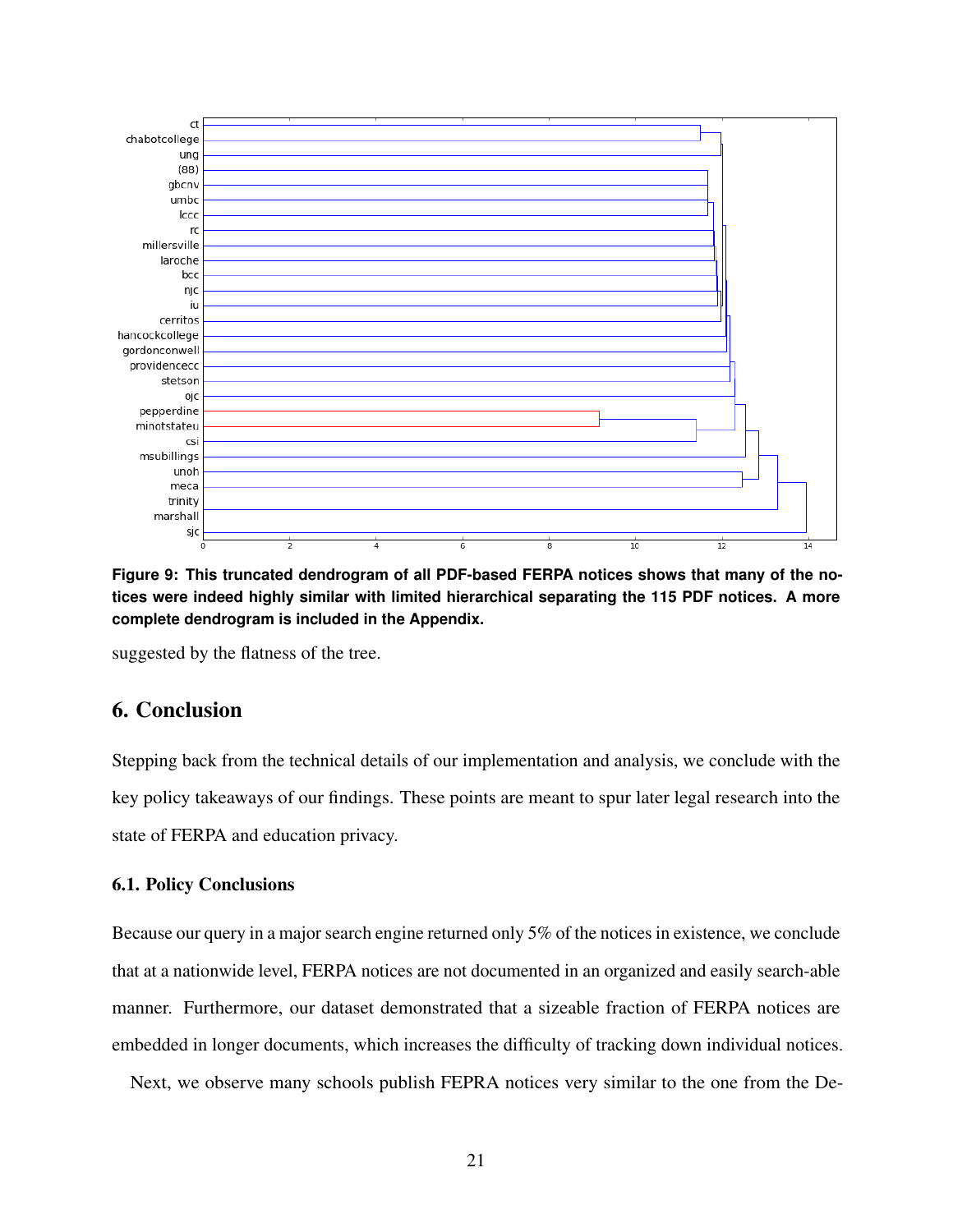partment of Education. Heading into the study, there was little prior knowledge regarding the similarities of FERPA notices as the federal government does not require schools to follow the model notice. Because our study shows that many schools do simply re-purpose the model FERPA, the Department of Education should take greater effort to ensure the model notice is in fact accurate, thorough, and clear.

Finally, we find that the notices are very effective in mentioning the required terms, such as "Directory Information" and "Legitamate Educational Interest". But, very few notices elaborate on the optional components of FERPA notices, including an "Opt Out" section or contact information. This suggests that the notices are simply stating the bare minimum and may not give student and parents sufficient information to translate their privacy concerns into action.

### 6.2. Ethics

As a note on the ethics of our policy conclusions, it should be noted that our results may suggest misleading claims against the schools represented in this study. As any classification model that avoids overfitting will contain some testing error, it is possible that our FERPA extractions are not fully accurate. As such, the notices in our repository may not precisely reflect true notices. In response, we have denoted the accuracy of our classifier. Additionally, we did not validate the recency of the notices, which we directly scraped from Bing. It is possible that some of these notices have since been updated and do not reflect individual school's current polices. In short, one should interpret our data collection and analysis not as a listing of notices for specific schools but rather a general survey of the state of education privacy in the United States.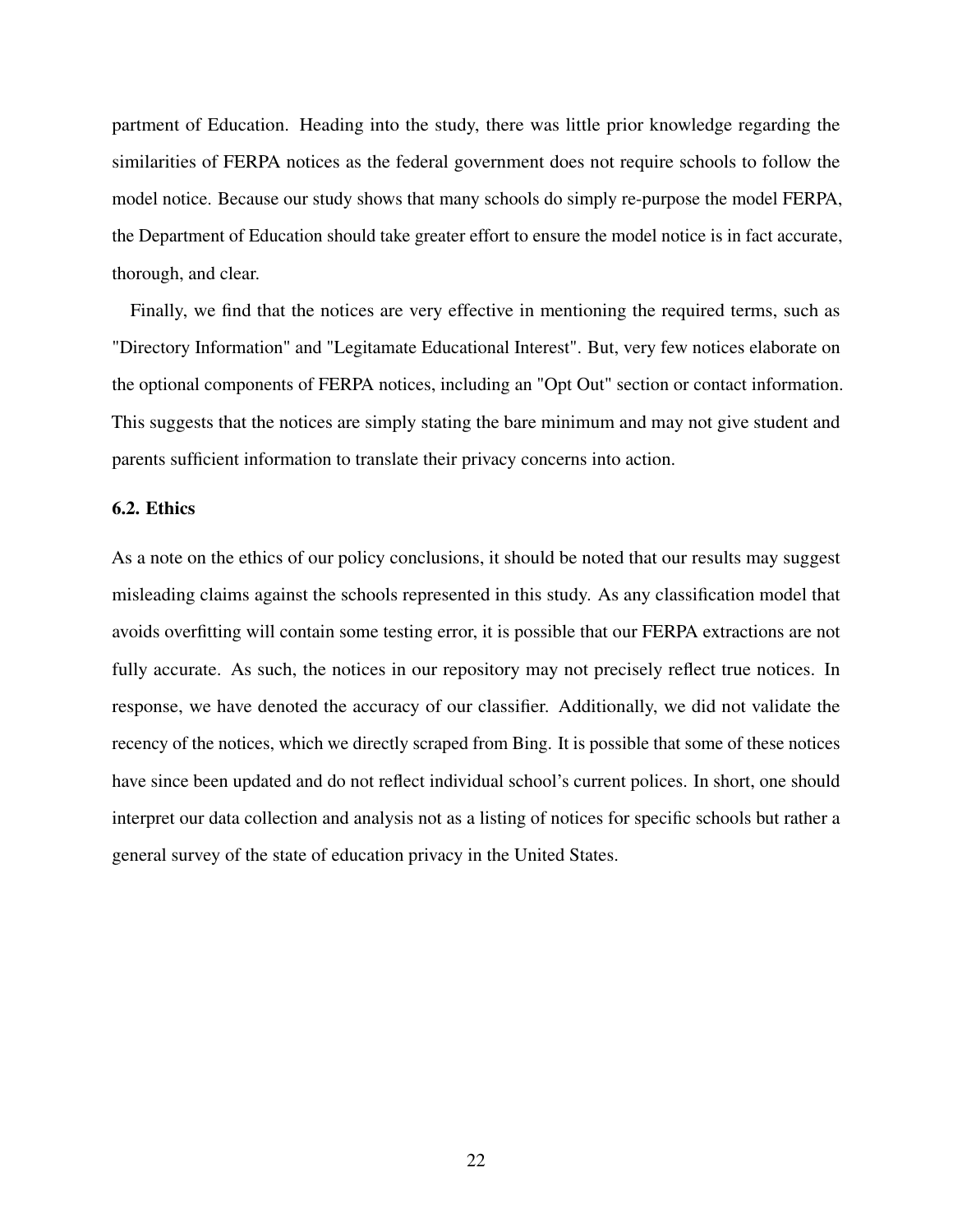# 7. Acknowledgments

First and foremost, this project would not have been possible without the wise and gracious help of my adviser Dr. Arvind Narayanan, who corrected mistakes, suggested new directions, and challenged assumptions on a weekly basis. In addition, our co-advisor Elana Zeide of the Center for Information Technology and Policy (CITP) provided many of the initial motivations for the project and followed with expert background knowledge. A final thanks to Dr. Christiane Fellbaum for providing advise on the NLP analysis of this project.

### 7.1. Note on Partner Collaboration

This written report was written in collaboration with my partner, Sejin Park, although we wrote the majority of our papers separately. Specifically, parts of the Abstract, Introduction, and Problem Background were written in collaboration. In addition, we shared many of the same figures, which depended on our combined efforts. Content-wise, our research (in ideation as well as execution) was in collaboration with one another. However, the problems that we tackled independently, which were developing SVM-based classifiers for myself and content extraction heuristics from the web for Sejin, constituted a big bulk of our independent work and thus our reports.

# 8. Honor Code

I pledge my honor that this paper represents my own work in accordance with University

regulations.

David M. Liu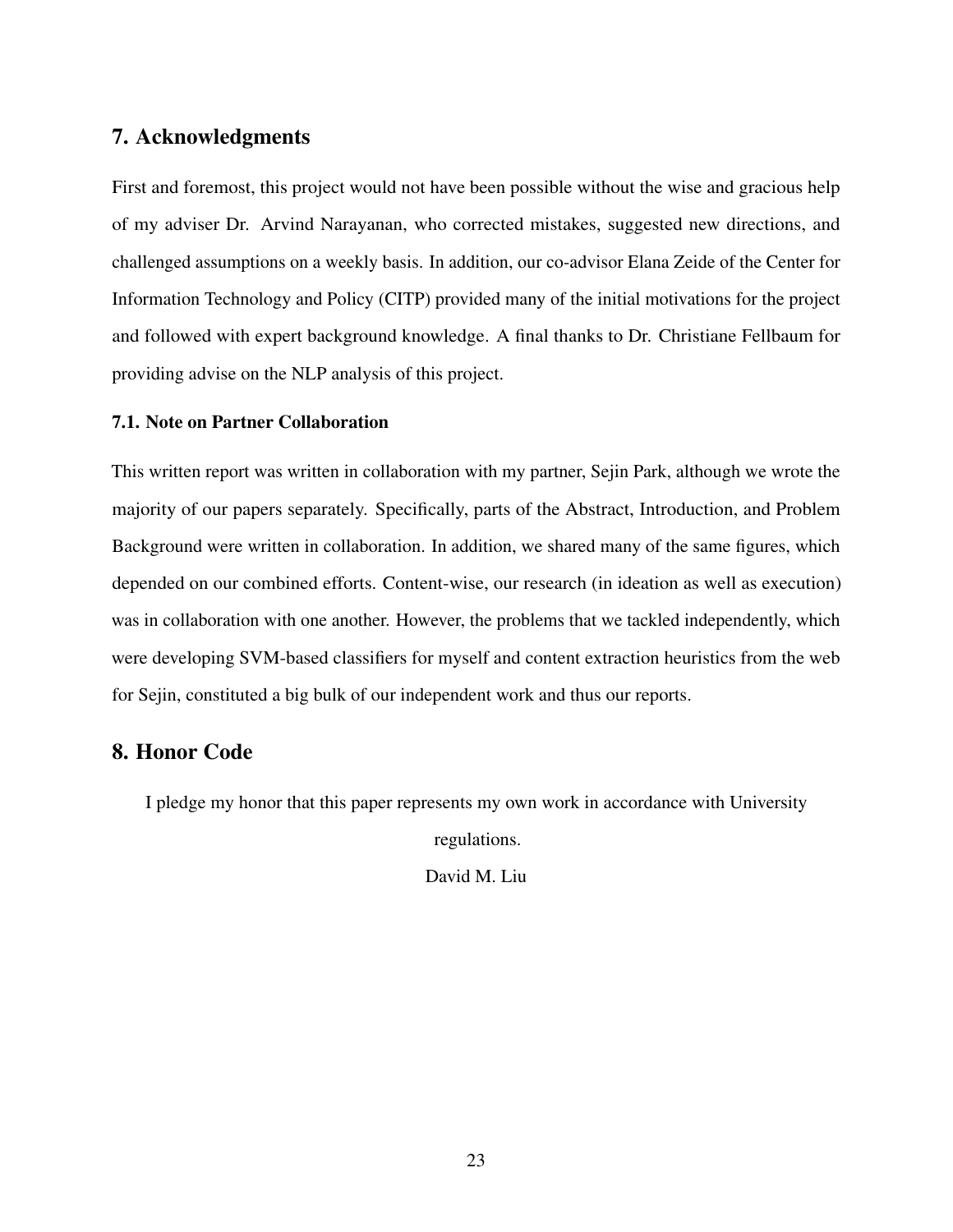# References

- <span id="page-23-1"></span>[1] D. Bergmark, P. Phempoonpanich, and S. Zhao, "Scraping the acm digital library," *SIGIR Forum*, vol. 35, no. 2, pp. 1–7, Sep. 2001. [Online]. Available: <http://doi.acm.org/10.1145/511144.511146>
- <span id="page-23-6"></span>[2] C. A. Brodie, C.-M. Karat, and J. Karat, "An empirical study of natural language parsing of privacy policy rules using the sparcle policy workbench," in *Proceedings of the second symposium on Usable privacy and security*. ACM, 2006, pp. 8–19.
- <span id="page-23-10"></span>[3] J. G. Conrad, K. Al-Kofahi, Y. Zhao, and G. Karypis, "Effective document clustering for large heterogeneous law firm collections," in *Proceedings of the 10th International Conference on Artificial Intelligence and Law*, ser. ICAIL '05. New York, NY, USA: ACM, 2005, pp. 177–187. [Online]. Available: <http://doi.acm.org/10.1145/1165485.1165513>
- <span id="page-23-4"></span>[4] A. Dasdan, P. D'Alberto, S. Kolay, and C. Drome, "Automatic retrieval of similar content using search engine query interface," in *Proceedings of the 18th ACM Conference on Information and Knowledge Management*, ser. CIKM '09. New York, NY, USA: ACM, 2009, pp. 701–710. [Online]. Available: <http://doi.acm.org/10.1145/1645953.1646043>
- <span id="page-23-2"></span>[5] M. W. Davis and W. C. Ogden, "Implementing cross-language text retrieval systems for large-scale text collections and the world wide web," in *AAAI Symposium on Cross-Language Text and Speech Retrieval. American Association for Artificial Intelligence*, 1997.
- <span id="page-23-9"></span>[6] M. Iwayama and T. Tokunaga, "Cluster-based text categorization: a comparison of category search strategies," in *Proceedings of the 18th annual international ACM SIGIR conference on Research and development in information retrieval*. ACM, 1995, pp. 273–280.
- <span id="page-23-5"></span>[7] D. Lewandowski, "Evaluating the retrieval effectiveness of web search engines using a representative query sample," *Journal of the Association for Information Science and Technology*, vol. 66, no. 9, pp. 1763–1775, 2015. [Online]. Available: <http://dx.doi.org/10.1002/asi.23304>
- <span id="page-23-3"></span>[8] P. Sheridan, M. Braschlert, and P. Schäuble, *Cross-language information retrieval in a Multilingual Legal Domain*. Berlin, Heidelberg: Springer Berlin Heidelberg, 1997, pp. 253–268. [Online]. Available: <http://dx.doi.org/10.1007/BFb0026732>
- <span id="page-23-7"></span>[9] N. Tomuro, S. Lytinen, and K. Hornsburg, "Automatic summarization of privacy policies using ensemble learning," in *Proceedings of the Sixth ACM Conference on Data and Application Security and Privacy*, ser. CODASPY '16. New York, NY, USA: ACM, 2016, pp. 133–135. [Online]. Available: <http://doi.acm.org/10.1145/2857705.2857741>
- <span id="page-23-8"></span>[10] Y. Yaari, "Segmentation of expository texts by hierarchical agglomerative clustering," *arXiv preprint cmplg/9709015*, 1997.
- <span id="page-23-0"></span>[11] E. Zeide, "Student data privacy: Going beyond compliance." *State Education Standard*, vol. 16, no. 2, p. 21, 2016.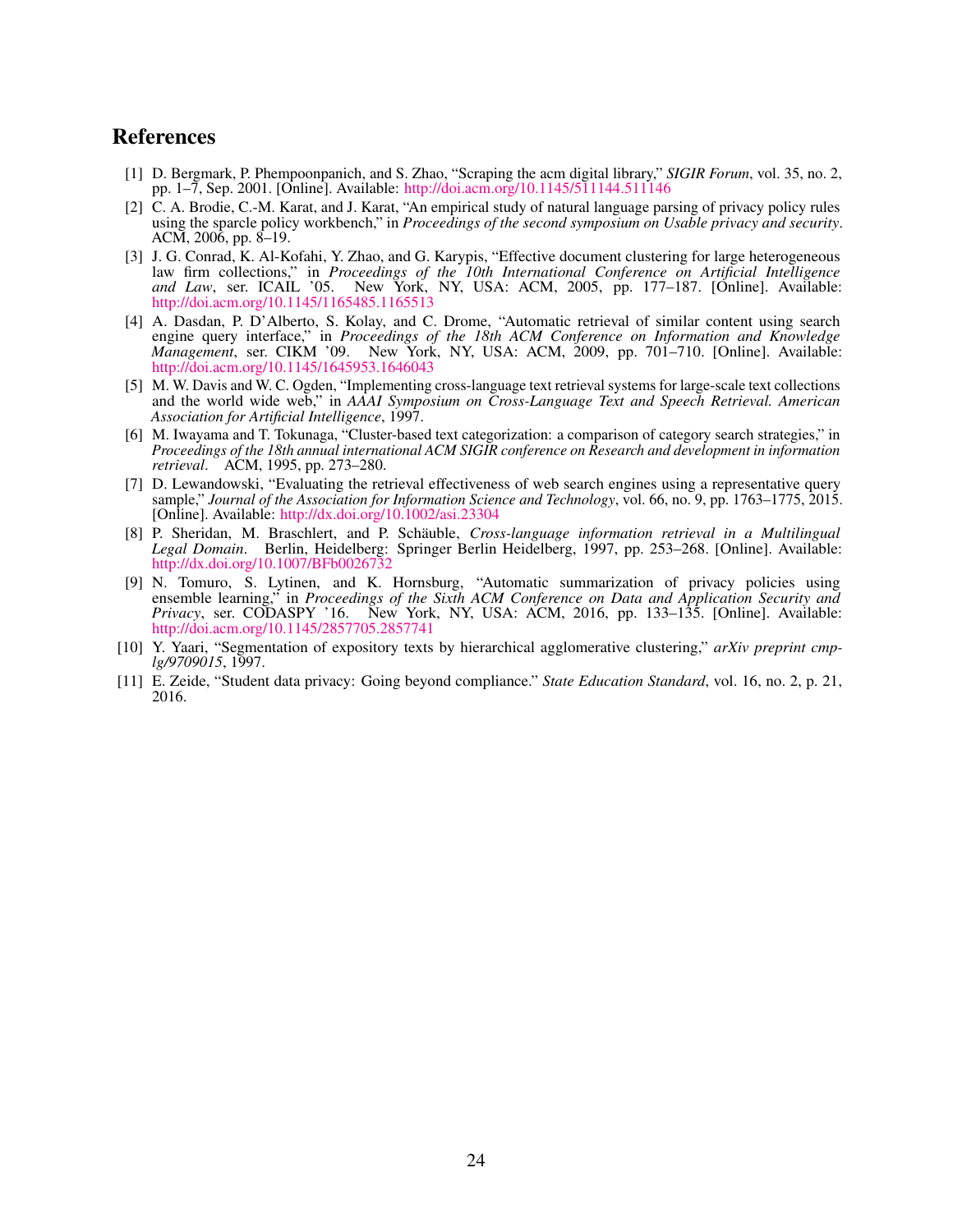# 9. Appendix



**Figure 10: The full dendrogram for all PDF notices shows that while the majority of notices were highly similar there were two smaller clusters of distinguished notices shown in purple and yellow.**